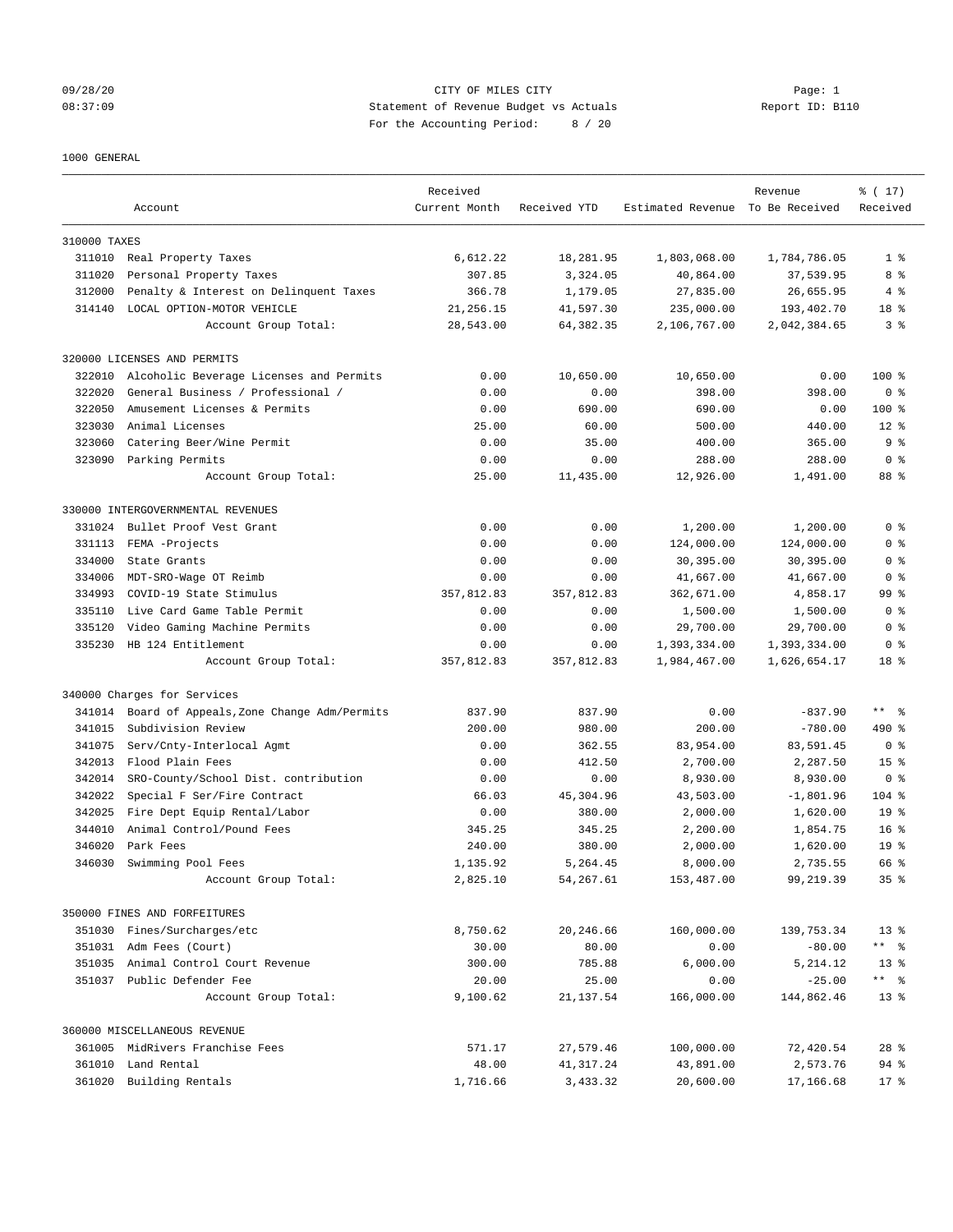## 09/28/20 Page: 2 08:37:09 Statement of Revenue Budget vs Actuals Report ID: B110 For the Accounting Period: 8 / 20

#### 1000 GENERAL

|        | Account                           | Received<br>Current Month | Received YTD | Estimated Revenue | Revenue<br>To Be Received | $\frac{1}{2}$ (17)<br>Received |
|--------|-----------------------------------|---------------------------|--------------|-------------------|---------------------------|--------------------------------|
| 362020 | MISC REVENUE                      | 1,072.36                  | 6,020.50     | 0.00              | $-6,020.50$               | $***$ $=$ $\frac{6}{5}$        |
| 362022 | Health Ins-MMIA Emp Benefits Prog | 0.00                      | 49.42        | 0.00              | $-49.42$                  | $***$ $=$ $\frac{6}{5}$        |
| 365000 | Contributions and Donations       | 520.00                    | 520.00       | 0.00              | $-520.00$                 | $***$ $\approx$                |
| 366040 | Misc.-BHS                         | 0.00                      | 0.00         | 900.00            | 900.00                    | 0 <sup>8</sup>                 |
| 366050 | Sale of Junk/Salvage-PD cars      | 2,760.00                  | 2,760.00     | 2,760.00          | 0.00                      | 100 %                          |
| 367000 | Sale of Junk or Salvage           | 600.00                    | 600.00       | 600.00            | 0.00                      | $100*$                         |
|        | Account Group Total:              | 7,288.19                  | 82,279.94    | 168,751.00        | 86, 471, 06               | $49*$                          |
|        | 370000 INVESTMENT EARNINGS        |                           |              |                   |                           |                                |
| 371010 | Investment Earnings               | 0.00                      | 0.00         | 10,000.00         | 10,000.00                 | 0 <sup>8</sup>                 |
|        | Account Group Total:              | 0.00                      | 0.00         | 10,000.00         | 10,000.00                 | 0 <sup>8</sup>                 |
|        | 380000 OTHER FINANCING SOURCES    |                           |              |                   |                           |                                |
| 383000 | Interfund Operating Transfer      | 21,262.08                 | 48,774.16    | 618,207.00        | 569,432.84                | 8 %                            |
|        | Account Group Total:              | 21,262.08                 | 48,774.16    | 618,207.00        | 569, 432.84               | 8 %                            |
|        | Total:<br>Fund                    | 426,856.82                | 640,089.43   | 5,220,605.00      | 4,580,515.57              | $12$ %                         |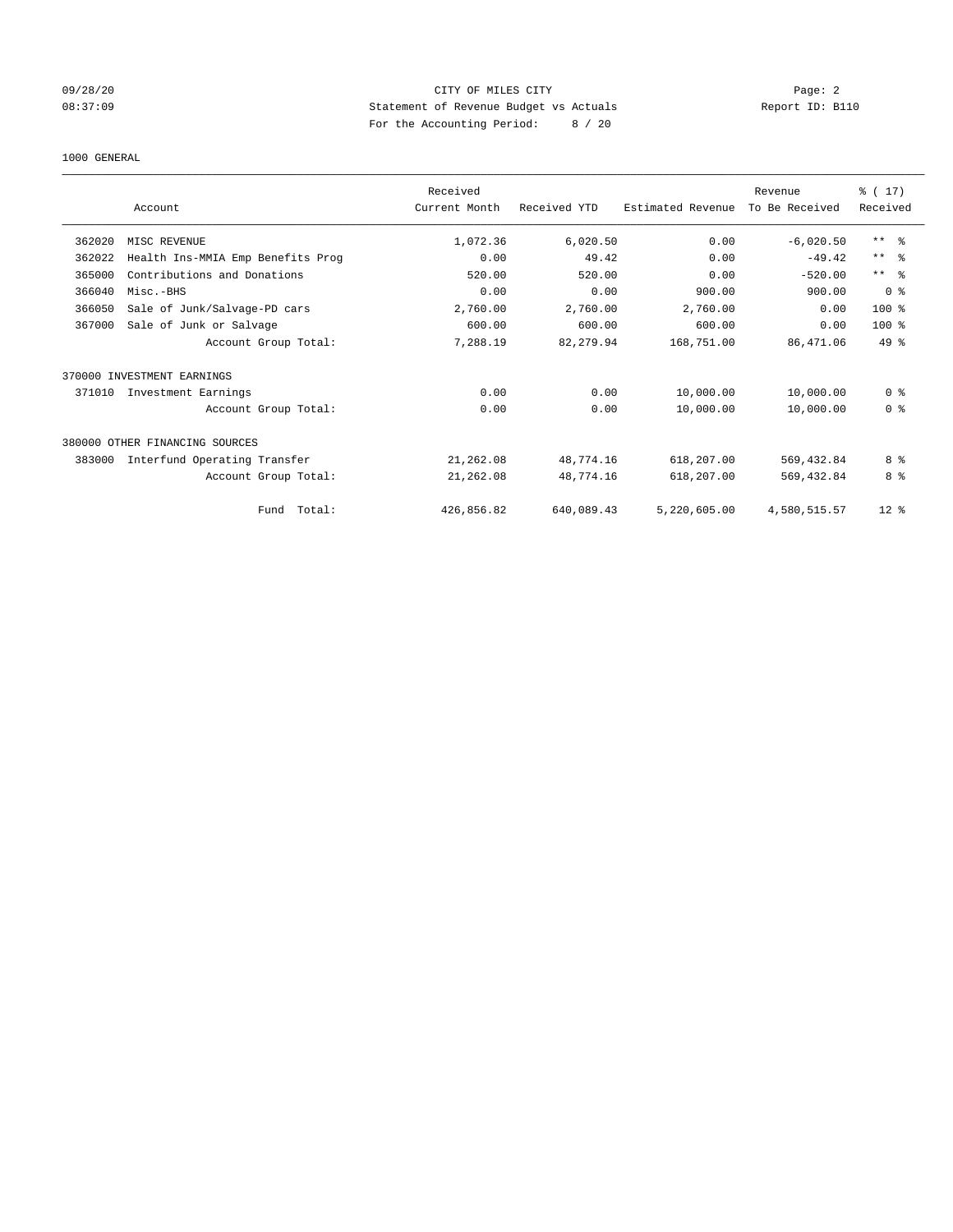## 09/28/20 Page: 3 CITY OF MILES CITY 08:37:09 Statement of Revenue Budget vs Actuals Report ID: B110 For the Accounting Period: 8 / 20

# 2220 LIBRARY

|        | Account                           | Received<br>Current Month | Received YTD | Estimated Revenue | Revenue<br>To Be Received | % (17)<br>Received  |
|--------|-----------------------------------|---------------------------|--------------|-------------------|---------------------------|---------------------|
|        | 340000 Charges for Services       |                           |              |                   |                           |                     |
| 341075 | Serv/Cnty-Interlocal Agmt         | 0.00                      | 0.00         | 41,425.00         | 41, 425.00                | 0 <sup>8</sup>      |
| 346070 | Library Fees                      | 102.25                    | 102.25       | 4,000.00          | 3,897.75                  | 3 <sup>°</sup>      |
| 346074 | Book Sales                        | 1.00                      | 163.10       | 400.00            | 236.90                    | 41.8                |
|        | Account Group Total:              | 103.25                    | 265.35       | 45,825.00         | 45,559.65                 | 1 <sup>°</sup>      |
|        | 360000 MISCELLANEOUS REVENUE      |                           |              |                   |                           |                     |
| 362020 | MISC REVENUE                      | 0.00                      | 0.00         | 200,000.00        | 200,000.00                | 0 <sup>8</sup>      |
| 365035 | Donation-Library Board of Trustee | 856.34                    | 1,009.41     | 0.00              | $-1,009.41$               | $***$ $\frac{6}{5}$ |
|        | Account Group Total:              | 856.34                    | 1,009.41     | 200,000.00        | 198,990.59                | 1 <sup>8</sup>      |
|        | 380000 OTHER FINANCING SOURCES    |                           |              |                   |                           |                     |
| 383000 | Interfund Operating Transfer      | 25,829.58                 | 51,659.16    | 309,955.00        | 258,295.84                | $17$ %              |
|        | Account Group Total:              | 25,829.58                 | 51,659.16    | 309,955.00        | 258, 295.84               | $17$ %              |
|        | Fund Total:                       | 26,789.17                 | 52,933.92    | 555,780.00        | 502,846.08                | $10*$               |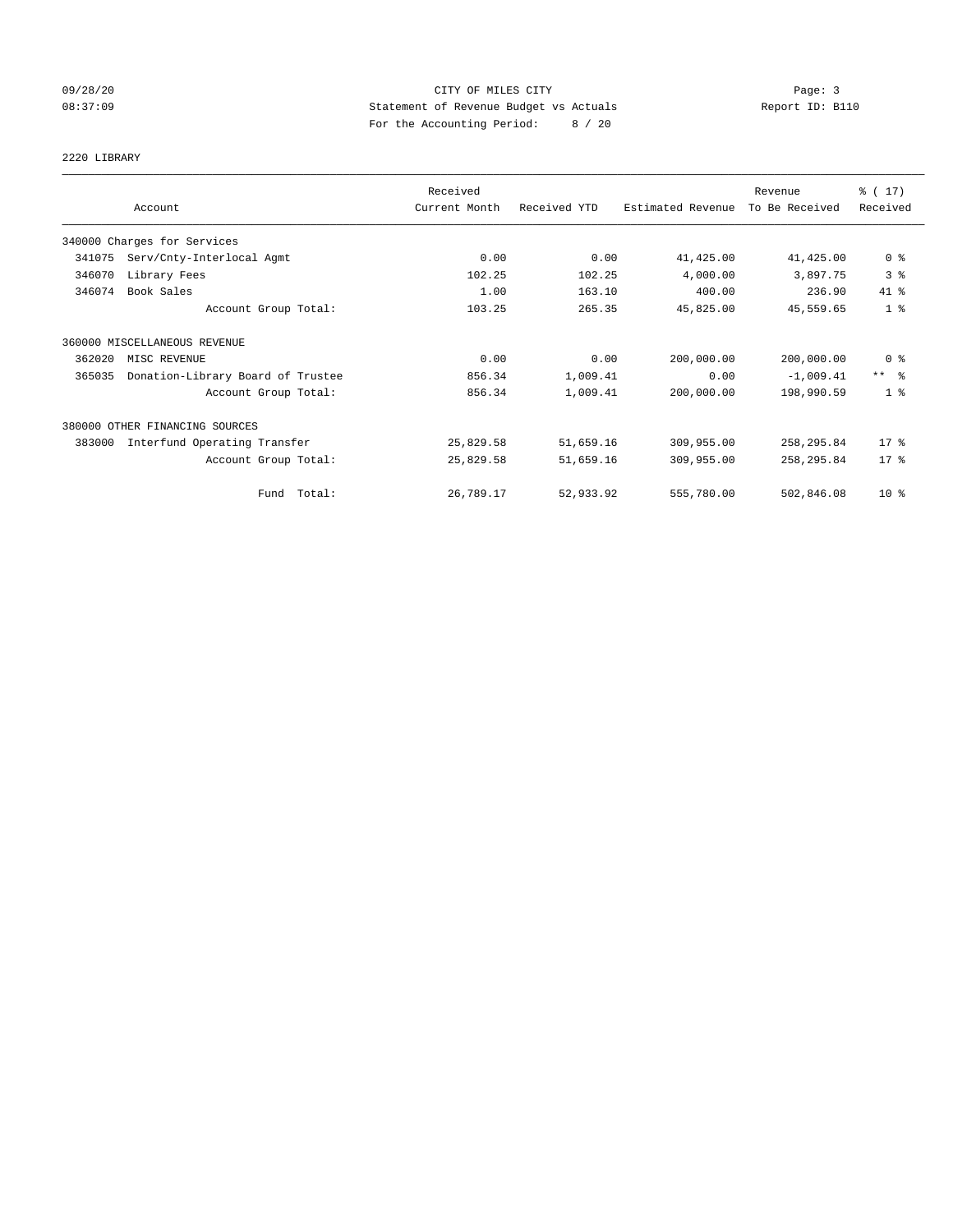## 09/28/20 Page: 4 CITY OF MILES CITY 08:37:09 Statement of Revenue Budget vs Actuals Report ID: B110 For the Accounting Period: 8 / 20

#### 2260 EMERGENCY DISASTER

|              | Account                                | Received<br>Current Month | Received YTD | Estimated Revenue To Be Received | Revenue | $\frac{1}{6}$ (17)<br>Received |
|--------------|----------------------------------------|---------------------------|--------------|----------------------------------|---------|--------------------------------|
| 310000 TAXES |                                        |                           |              |                                  |         |                                |
| 311010       | Real Property Taxes                    | 0.00                      | 3.48         | 250.00                           | 246.52  | 18                             |
| 311020       | Personal Property Taxes                | 0.00                      | 0.00         | 50.00                            | 50.00   | 0 <sup>8</sup>                 |
| 312000       | Penalty & Interest on Delinquent Taxes | 3.50                      | 11.23        | 30.00                            | 18.77   | 37 <sup>8</sup>                |
|              | Account Group Total:                   | 3.50                      | 14.71        | 330.00                           | 315.29  | $4 \text{ }$                   |
|              | Fund Total:                            | 3.50                      | 14.71        | 330.00                           | 315.29  | 4 %                            |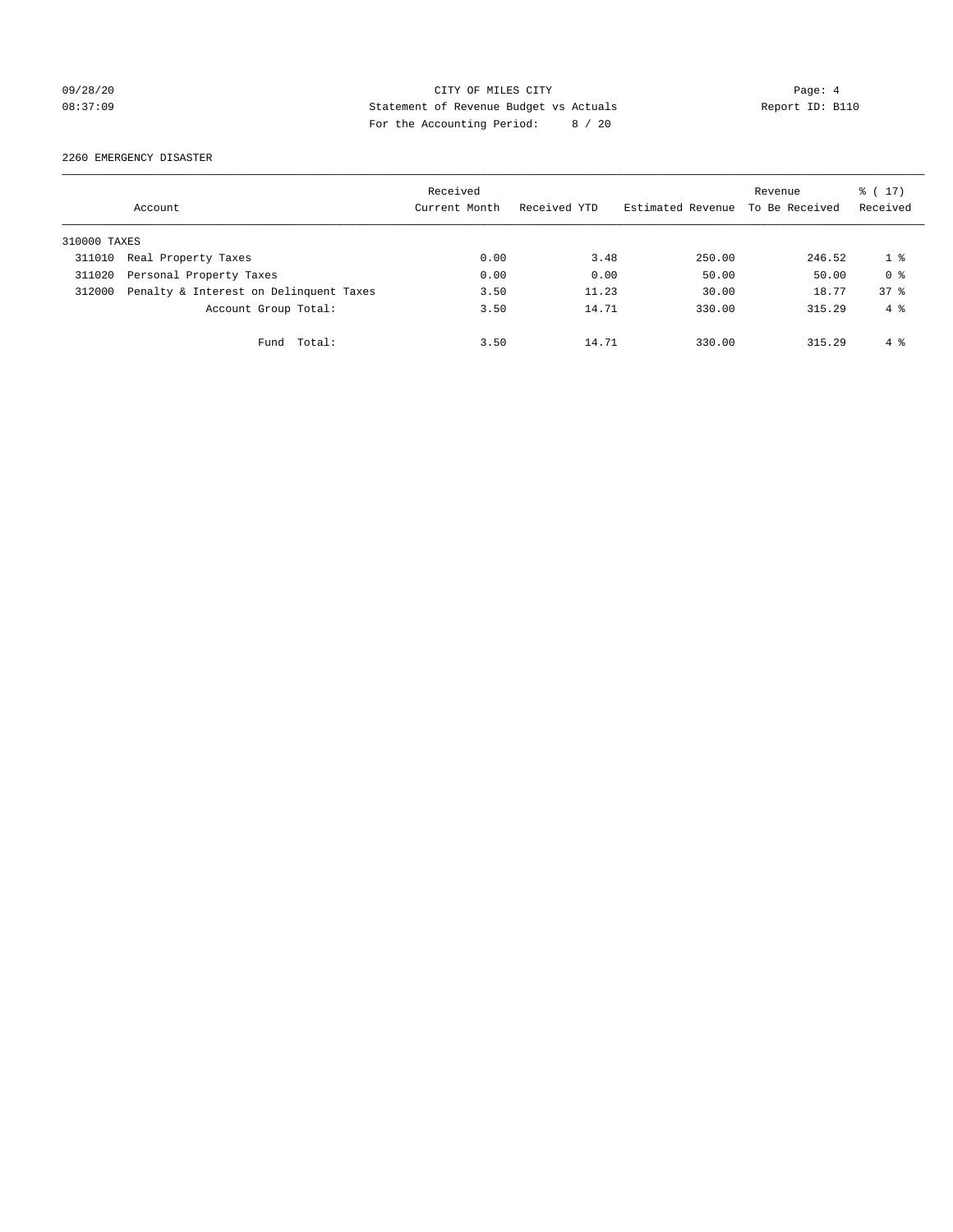## 09/28/20 Page: 5 Page: 5 Page: 5 Page: 5 Page: 5 Page: 5 Page: 5 Page: 5 Page: 5 Page: 5 Page: 5 Page: 5 Page: 5 Page: 5 Page: 5 Page: 5 Page: 5 Page: 5 Page: 5 Page: 5 Page: 5 Page: 5 Page: 5 Page: 5 Page: 5 Page: 5 Page: 08:37:09 Statement of Revenue Budget vs Actuals Report ID: B110 For the Accounting Period: 8 / 20

2270 Health

| Account                                | Received<br>Current Month | Received YTD | Estimated Revenue | Revenue<br>To Be Received | $\frac{1}{6}$ ( 17)<br>Received |
|----------------------------------------|---------------------------|--------------|-------------------|---------------------------|---------------------------------|
| 380000 OTHER FINANCING SOURCES         |                           |              |                   |                           |                                 |
| Interfund Operating Transfer<br>383000 | 0.00                      | 0.00         | 13,000.00         | 13,000.00                 | 0 %                             |
| Account Group Total:                   | 0.00                      | 0.00         | 13,000.00         | 13,000.00                 | 0 %                             |
| Total:<br>Fund                         | 0.00                      | 0.00         | 13,000.00         | 13,000.00                 | 0 %                             |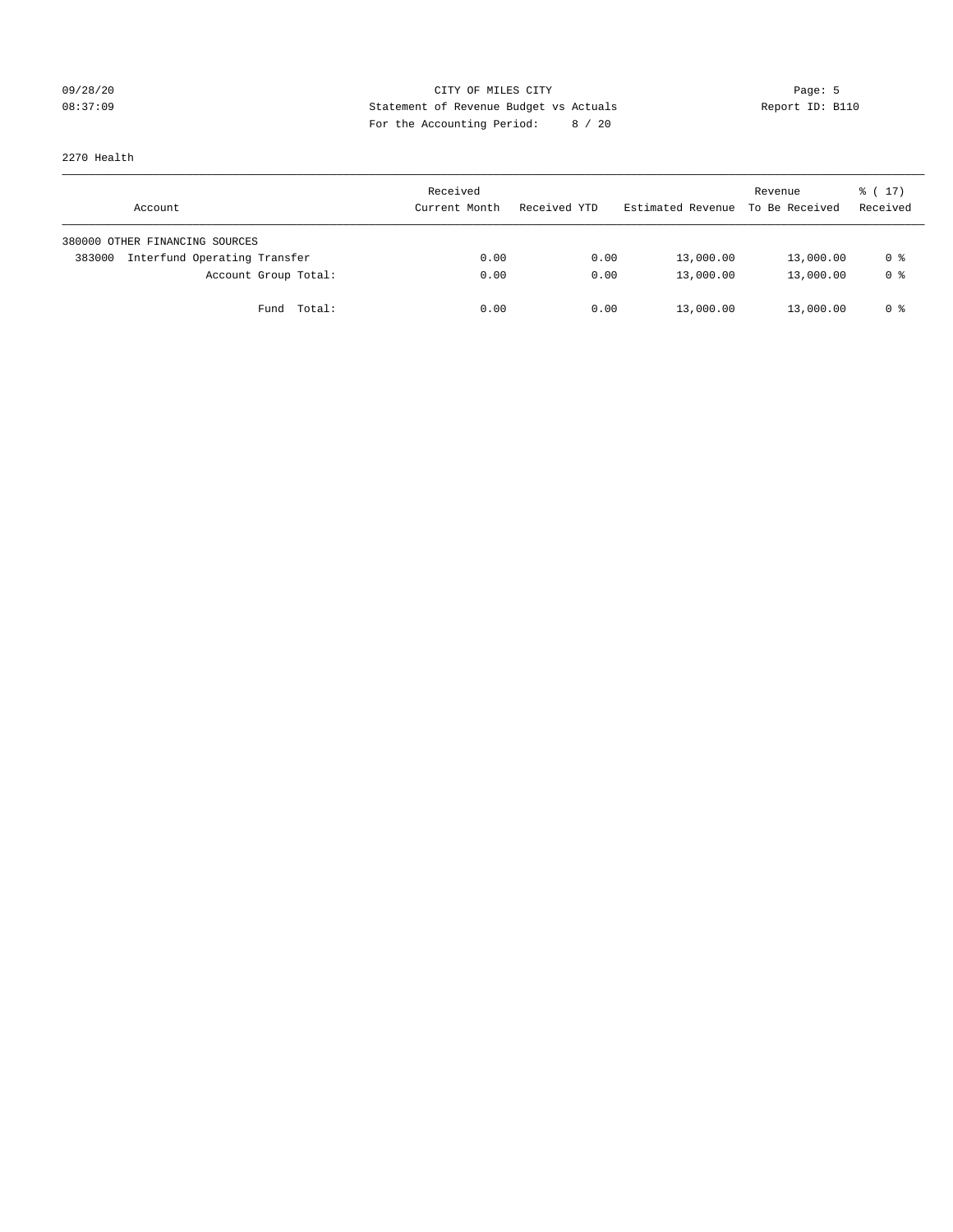## 09/28/20 Page: 6 CITY OF MILES CITY 08:37:09 Statement of Revenue Budget vs Actuals Report ID: B110 For the Accounting Period: 8 / 20

2310 TIFD-Downtown

|              |                                        | Received      |              |                   | Revenue        | $\frac{1}{6}$ (17) |
|--------------|----------------------------------------|---------------|--------------|-------------------|----------------|--------------------|
|              | Account                                | Current Month | Received YTD | Estimated Revenue | To Be Received | Received           |
| 310000 TAXES |                                        |               |              |                   |                |                    |
| 311010       | Real Property Taxes                    | 35.35         | 483.76       | 76,817.00         | 76, 333.24     | 1 <sup>8</sup>     |
| 311020       | Personal Property Taxes                | 1.64          | 345.98       | 10,000.00         | 9,654.02       | 3 <sup>°</sup>     |
| 312000       | Penalty & Interest on Delinquent Taxes | 1.37          | 29.84        | 0.00              | $-29.84$       | $***$ $\approx$    |
|              | Account Group Total:                   | 38.36         | 859.58       | 86,817.00         | 85,957.42      | 1 <sup>°</sup>     |
| 330000       | INTERGOVERNMENTAL REVENUES             |               |              |                   |                |                    |
| 331172       | Montana Main St Grant                  | 0.00          | 0.00         | 10,000.00         | 10,000.00      | 0 <sup>8</sup>     |
|              | Account Group Total:                   | 0.00          | 0.00         | 10,000.00         | 10,000.00      | 0 <sup>8</sup>     |
| 380000       | OTHER FINANCING SOURCES                |               |              |                   |                |                    |
| 383000       | Interfund Operating Transfer           | 0.00          | 0.00         | 2,000.00          | 2,000.00       | 0 <sup>8</sup>     |
|              | Account Group Total:                   | 0.00          | 0.00         | 2,000.00          | 2,000.00       | 0 <sup>8</sup>     |
|              | Total:<br>Fund                         | 38.36         | 859.58       | 98,817.00         | 97,957.42      | 1 <sup>8</sup>     |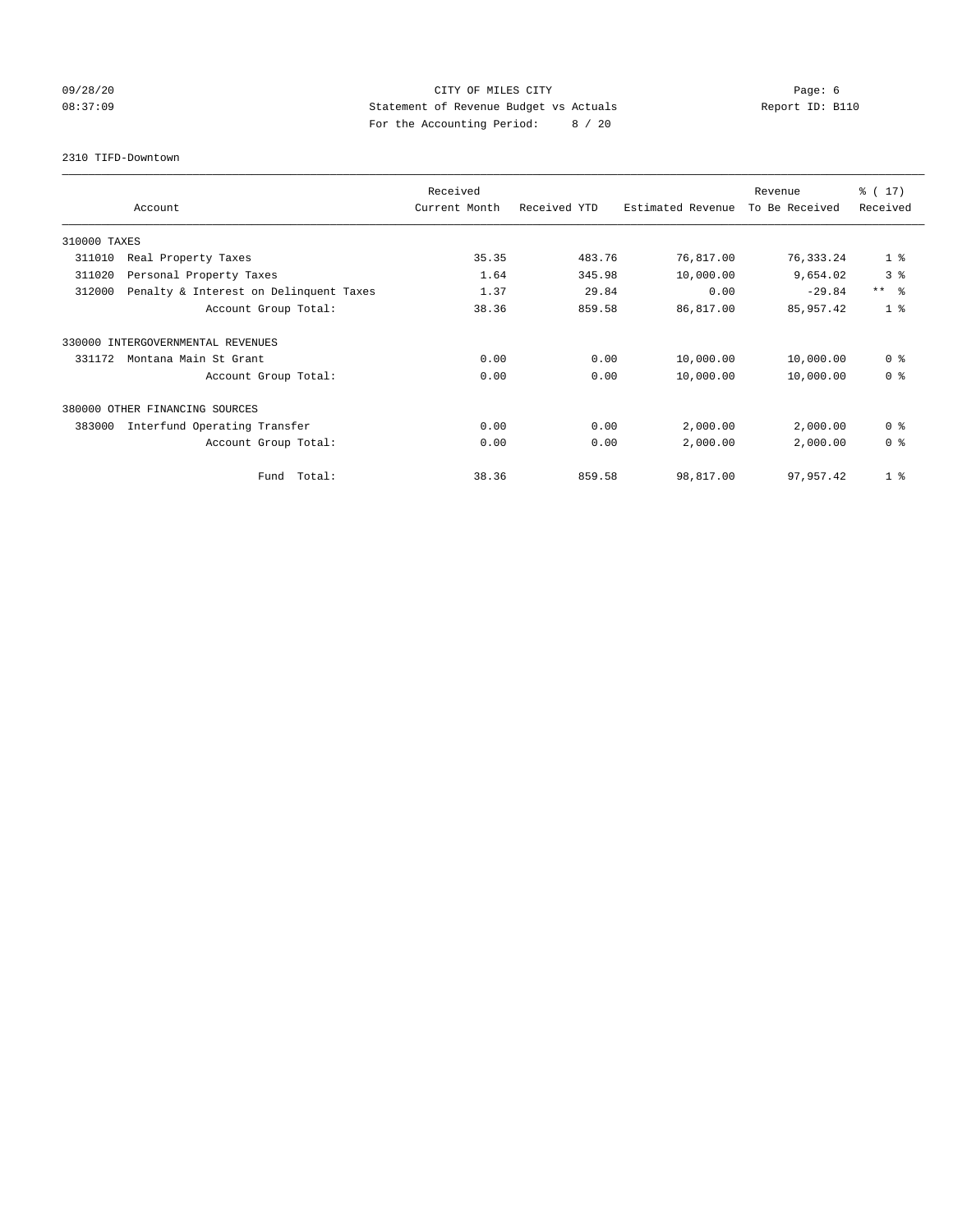## $O(28/20$  Page: 7 08:37:09 Statement of Revenue Budget vs Actuals Report ID: B110 For the Accounting Period: 8 / 20

2372 Permissive Medical Levy

|              | Account                                | Received<br>Current Month | Received YTD | Estimated Revenue | Revenue<br>To Be Received | $\frac{1}{6}$ (17)<br>Received |
|--------------|----------------------------------------|---------------------------|--------------|-------------------|---------------------------|--------------------------------|
| 310000 TAXES |                                        |                           |              |                   |                           |                                |
| 311010       | Real Property Taxes                    | 938.14                    | 2,580.27     | 280,756.00        | 278, 175. 73              | $1 \circ$                      |
| 311020       | Personal Property Taxes                | 43.87                     | 473.72       | 6.363.00          | 5,889.28                  | 7 %                            |
| 312000       | Penalty & Interest on Delinquent Taxes | 12.23                     | 39.33        | 0.00              | $-39.33$                  | $***$ $\frac{6}{5}$            |
|              | Account Group Total:                   | 994.24                    | 3,093.32     | 287, 119, 00      | 284,025.68                | 1 <sup>8</sup>                 |
|              | Fund Total:                            | 994.24                    | 3,093.32     | 287,119.00        | 284,025.68                | 1 <sup>8</sup>                 |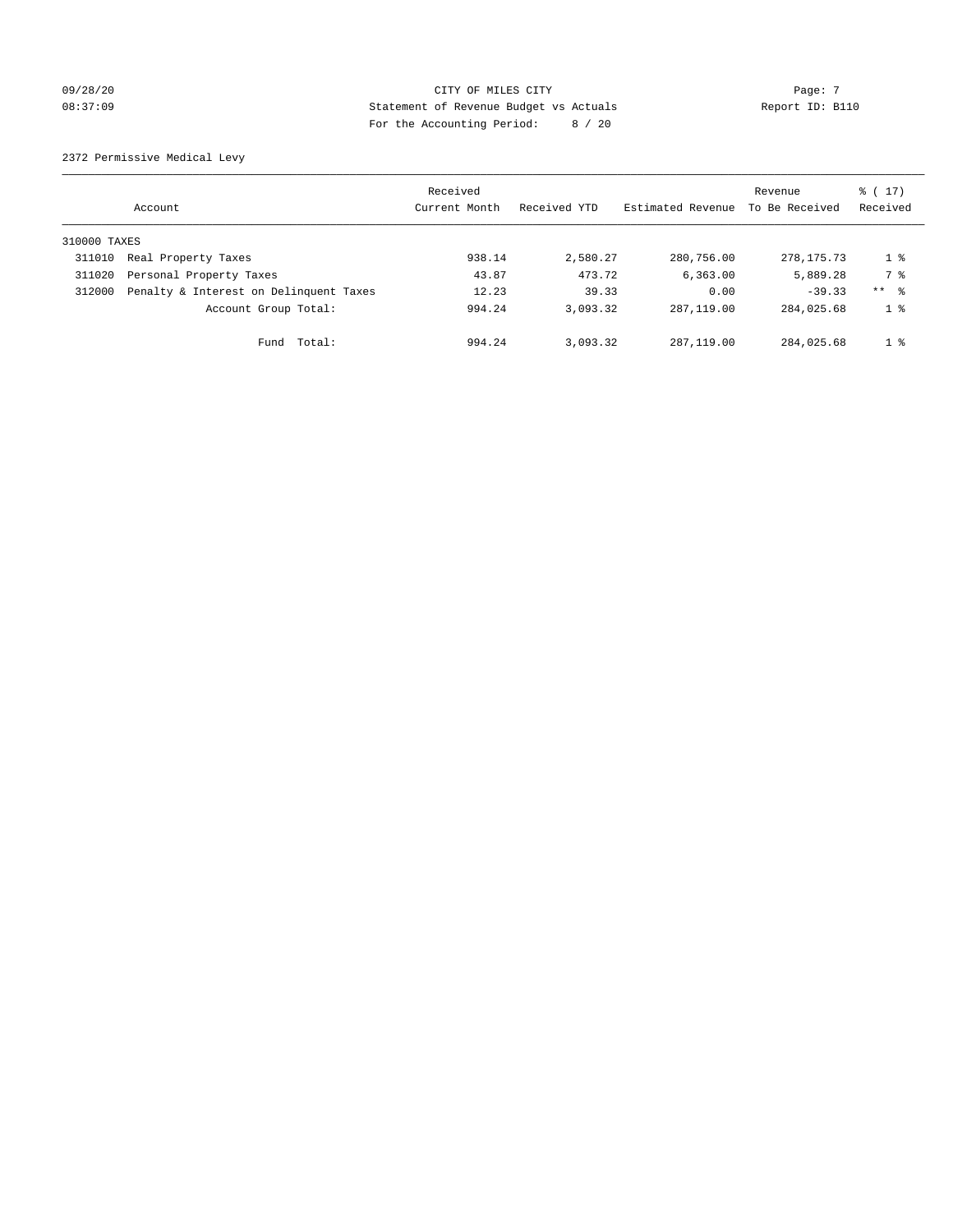## 09/28/20 Page: 8 CITY OF MILES CITY 08:37:09 Statement of Revenue Budget vs Actuals Report ID: B110 For the Accounting Period: 8 / 20

#### 2390 DRUG FORFEITURE

| Account                      | Received<br>Current Month | Received YTD | Estimated Revenue | Revenue<br>To Be Received | $\frac{1}{6}$ ( 17 )<br>Received |
|------------------------------|---------------------------|--------------|-------------------|---------------------------|----------------------------------|
| 350000 FINES AND FORFEITURES |                           |              |                   |                           |                                  |
| Drug Forfeitures<br>351013   | 2,000.00                  | 2,000.00     | 2,000.00          | 0.00                      | $100*$                           |
| Account Group Total:         | 2,000.00                  | 2,000.00     | 2,000.00          | 0.00                      | $100*$                           |
| Fund Total:                  | 2,000.00                  | 2,000.00     | 2,000.00          | 0.00                      | $100*$                           |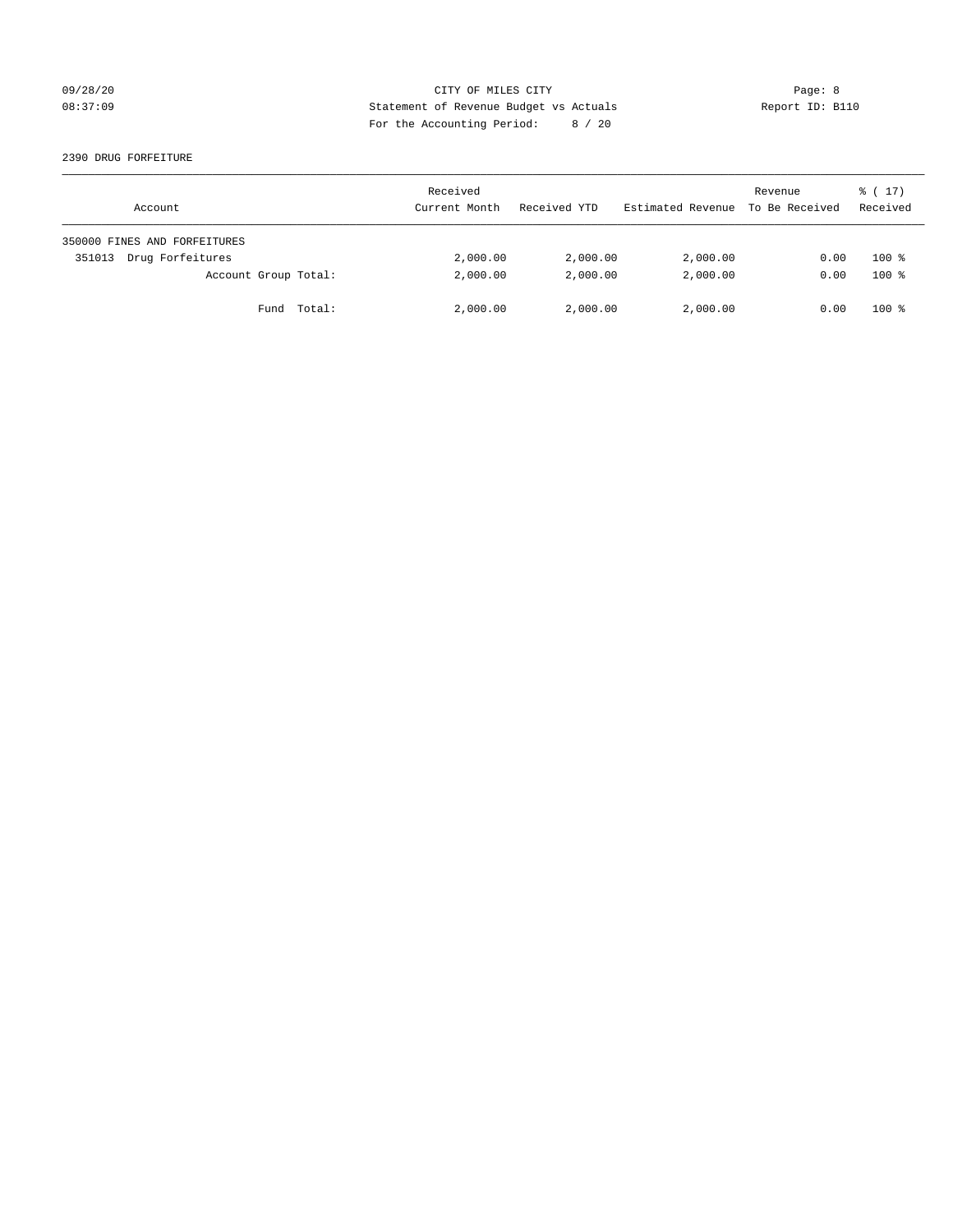## 09/28/20 Page: 9 Page: 9 08:37:09 Statement of Revenue Budget vs Actuals Report ID: B110 For the Accounting Period: 8 / 20

#### 2394 BUILDING CODE ENFORCEMENT

| Account                              | Received<br>Current Month | Received YTD | Estimated Revenue | Revenue<br>To Be Received | $\frac{1}{6}$ ( 17)<br>Received |
|--------------------------------------|---------------------------|--------------|-------------------|---------------------------|---------------------------------|
| 320000 LICENSES AND PERMITS          |                           |              |                   |                           |                                 |
| Building & Related Permits<br>323010 | 12,103.04                 | 22,146.84    | 180,000.00        | 157,853.16                | $12$ %                          |
| Account Group Total:                 | 12,103.04                 | 22, 146.84   | 180,000.00        | 157,853.16                | $12*$                           |
| Fund Total:                          | 12,103.04                 | 22, 146.84   | 180,000.00        | 157,853.16                | $12*$                           |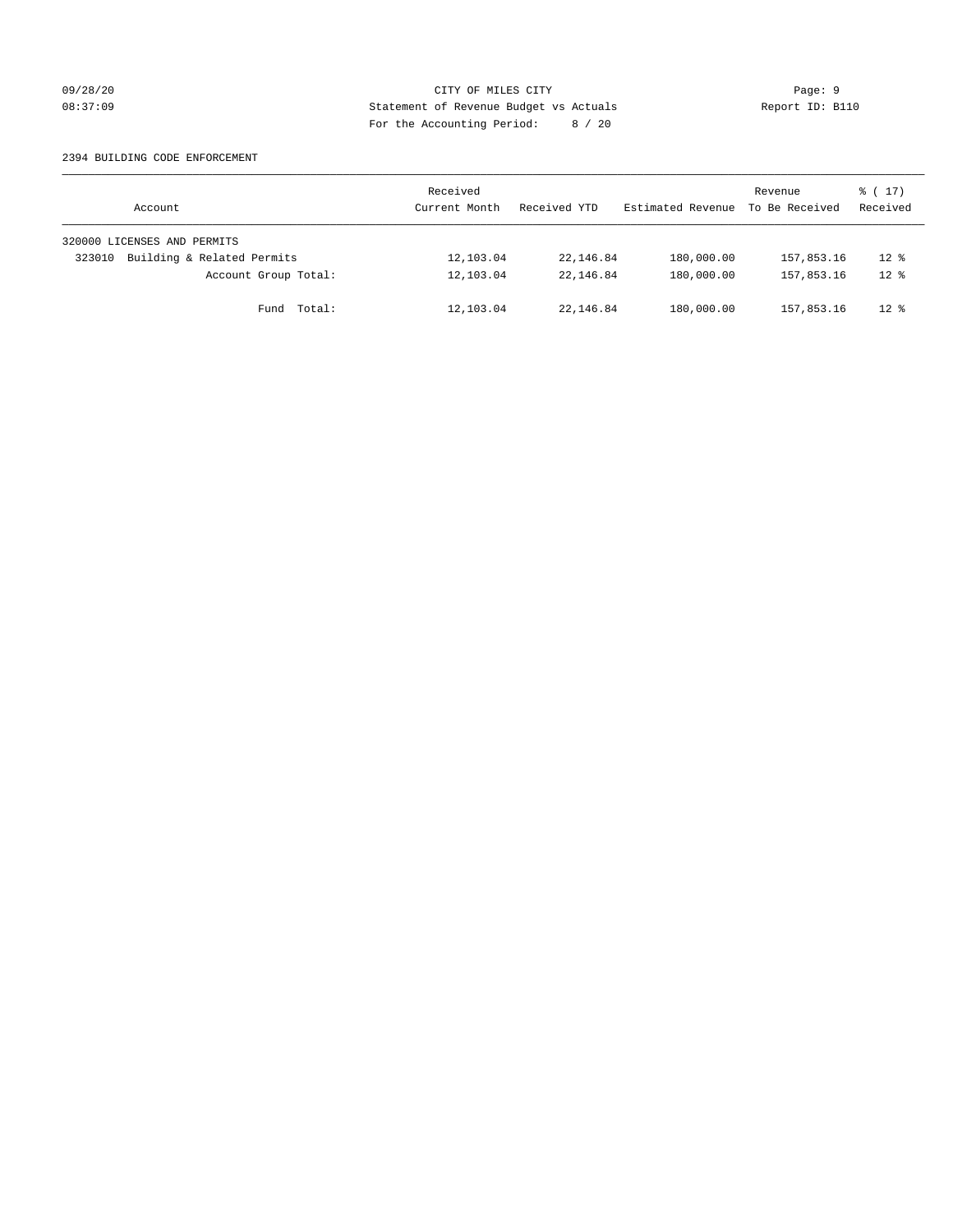## 09/28/20 Page: 10 08:37:09 Statement of Revenue Budget vs Actuals Report ID: B110 For the Accounting Period: 8 / 20

2400 LTG M D#165-(Gen City)

|                                                    | Received      |              |                   | Revenue        | $\frac{2}{3}$ ( 17) |
|----------------------------------------------------|---------------|--------------|-------------------|----------------|---------------------|
| Account                                            | Current Month | Received YTD | Estimated Revenue | To Be Received | Received            |
| 360000 MISCELLANEOUS REVENUE                       |               |              |                   |                |                     |
| 363010<br>Maintenance Assessments                  | 808.43        | 2,846.64     | 163,168.00        | 160, 321.36    | 2 <sub>8</sub>      |
| 363040<br>Penalty & Interest on Deling Assessments | 45.93         | 183.04       | 550.00            | 366.96         | 33 <sup>8</sup>     |
| Account Group Total:                               | 854.36        | 3,029.68     | 163,718.00        | 160,688.32     | 2 <sup>8</sup>      |
| 370000 INVESTMENT EARNINGS                         |               |              |                   |                |                     |
| 371010<br>Investment Earnings                      | 0.00          | 0.00         | 1,100.00          | 1,100.00       | 0 %                 |
| Account Group Total:                               | 0.00          | 0.00         | 1,100.00          | 1,100.00       | 0 <sup>8</sup>      |
| Total:<br>Fund                                     | 854.36        | 3,029.68     | 164,818.00        | 161,788.32     | 2 <sub>8</sub>      |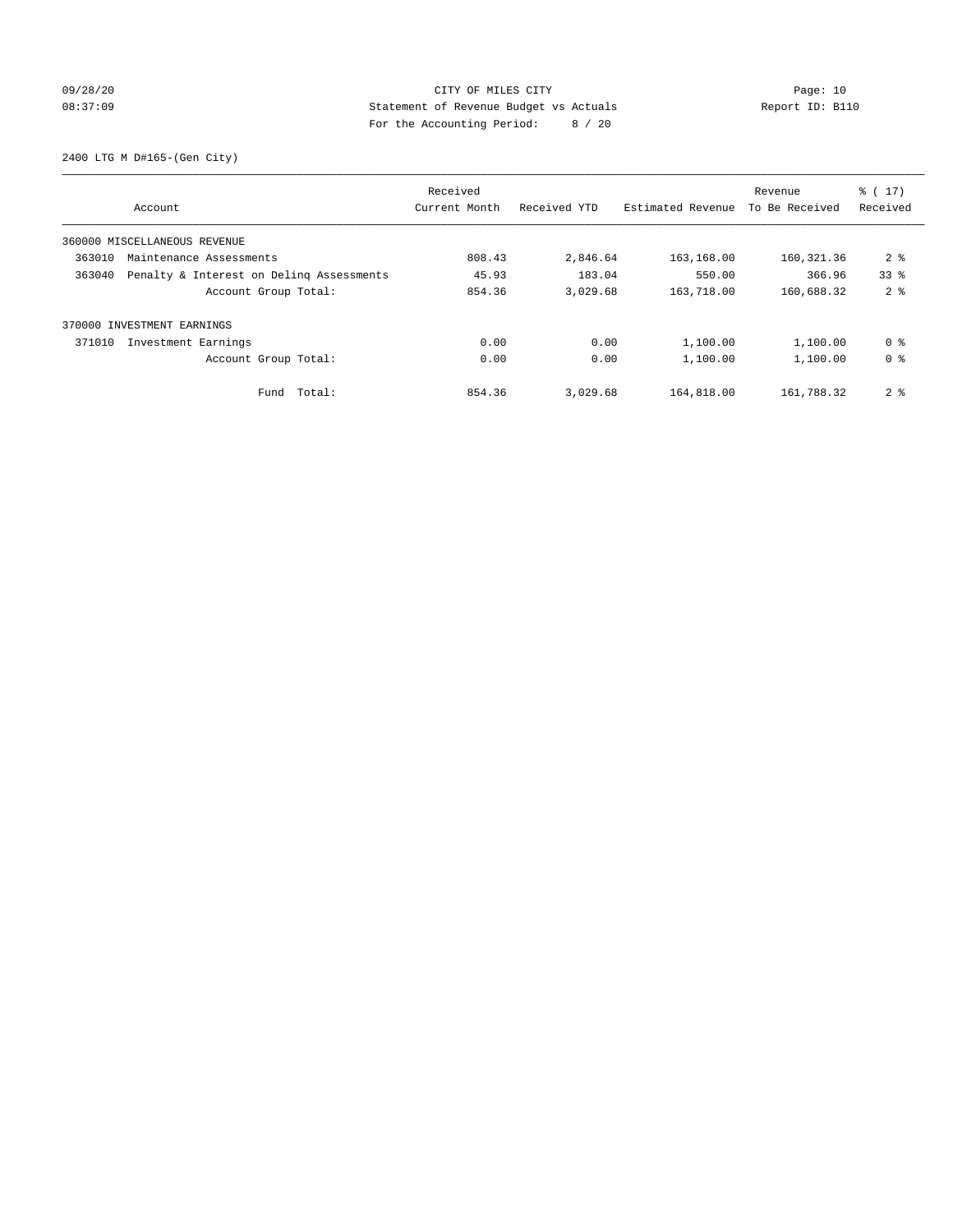## 09/28/20 Page: 11 CITY OF MILES CITY CONTROL CONTROL Page: 11 08:37:09 Statement of Revenue Budget vs Actuals Report ID: B110 For the Accounting Period: 8 / 20

2420 LTG M D#167-(MilesAddn Etc)

|        | Account                                  | Received<br>Current Month | Received YTD | Estimated Revenue | Revenue<br>To Be Received | % (17)<br>Received |
|--------|------------------------------------------|---------------------------|--------------|-------------------|---------------------------|--------------------|
|        | 360000 MISCELLANEOUS REVENUE             |                           |              |                   |                           |                    |
| 363010 | Maintenance Assessments                  | 112.71                    | 267.07       | 15,778.00         | 15,510.93                 | 2 <sub>8</sub>     |
| 363040 | Penalty & Interest on Deling Assessments | 6.05                      | 13.56        | 100.00            | 86.44                     | $14*$              |
|        | Account Group Total:                     | 118.76                    | 280.63       | 15,878.00         | 15,597.37                 | 2 <sub>8</sub>     |
|        | 370000 INVESTMENT EARNINGS               |                           |              |                   |                           |                    |
| 371010 | Investment Earnings                      | 0.00                      | 0.00         | 300.00            | 300.00                    | 0 <sup>8</sup>     |
|        | Account Group Total:                     | 0.00                      | 0.00         | 300.00            | 300.00                    | 0 <sup>8</sup>     |
|        | Fund Total:                              | 118.76                    | 280.63       | 16,178.00         | 15,897.37                 | 2 <sub>8</sub>     |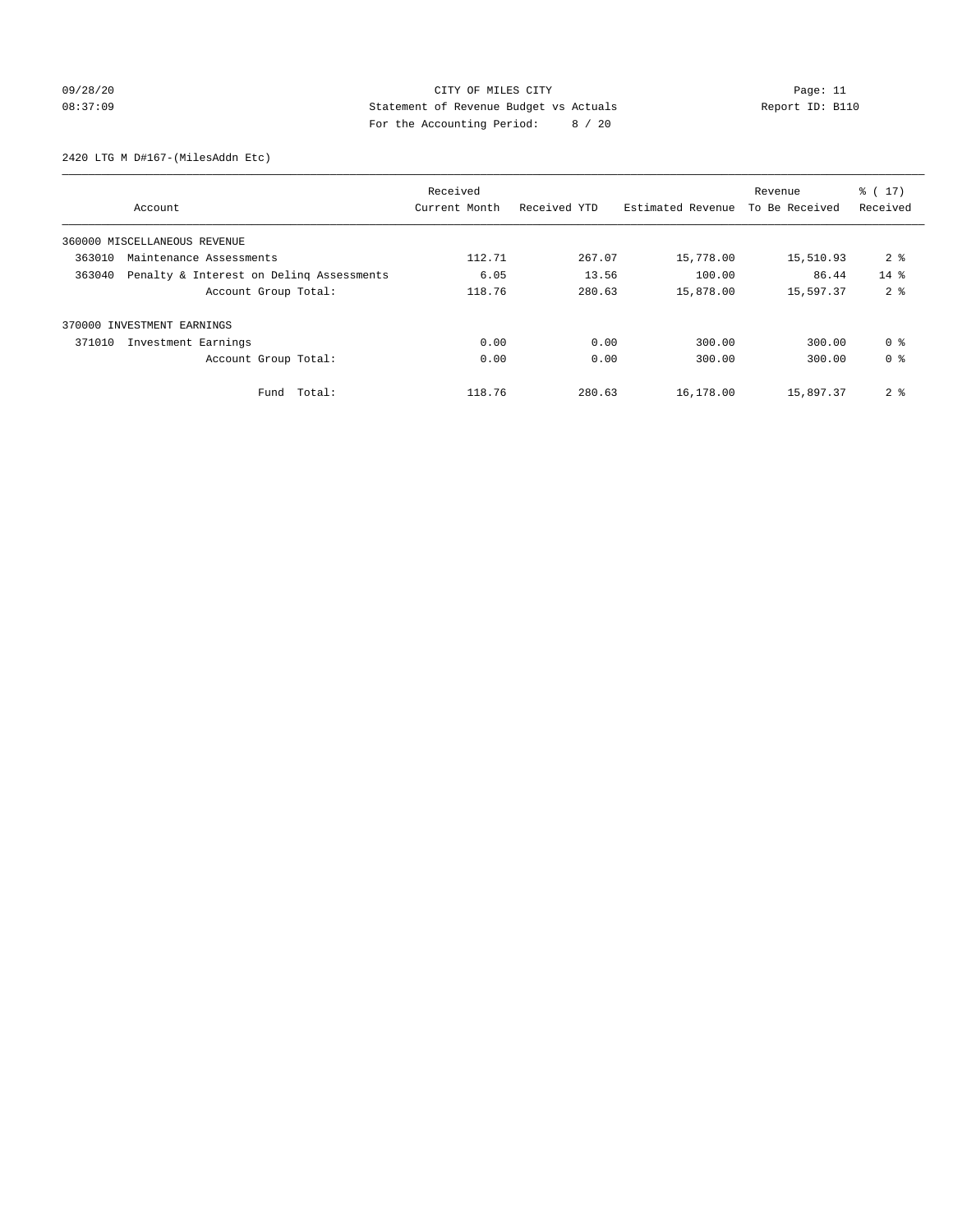## 09/28/20 Page: 12 08:37:09 Statement of Revenue Budget vs Actuals Report ID: B110 For the Accounting Period: 8 / 20

2430 LTG M D#171-(Balsam Est)

|                                                    | Received      |              |                   | Revenue        | $\frac{2}{3}$ ( 17) |
|----------------------------------------------------|---------------|--------------|-------------------|----------------|---------------------|
| Account                                            | Current Month | Received YTD | Estimated Revenue | To Be Received | Received            |
| 360000 MISCELLANEOUS REVENUE                       |               |              |                   |                |                     |
| 363010<br>Maintenance Assessments                  | 0.00          | 0.00         | 4,734.00          | 4,734.00       | 0 %                 |
| 363040<br>Penalty & Interest on Deling Assessments | 0.00          | 0.00         | 15.00             | 15.00          | 0 <sup>8</sup>      |
| Account Group Total:                               | 0.00          | 0.00         | 4,749.00          | 4,749.00       | 0 <sup>8</sup>      |
| 370000 INVESTMENT EARNINGS                         |               |              |                   |                |                     |
| 371010<br>Investment Earnings                      | 0.00          | 0.00         | 300.00            | 300.00         | 0 <sup>8</sup>      |
| Account Group Total:                               | 0.00          | 0.00         | 300.00            | 300.00         | 0 <sup>8</sup>      |
| Total:<br>Fund                                     | 0.00          | 0.00         | 5,049.00          | 5.049.00       | 0 <sup>8</sup>      |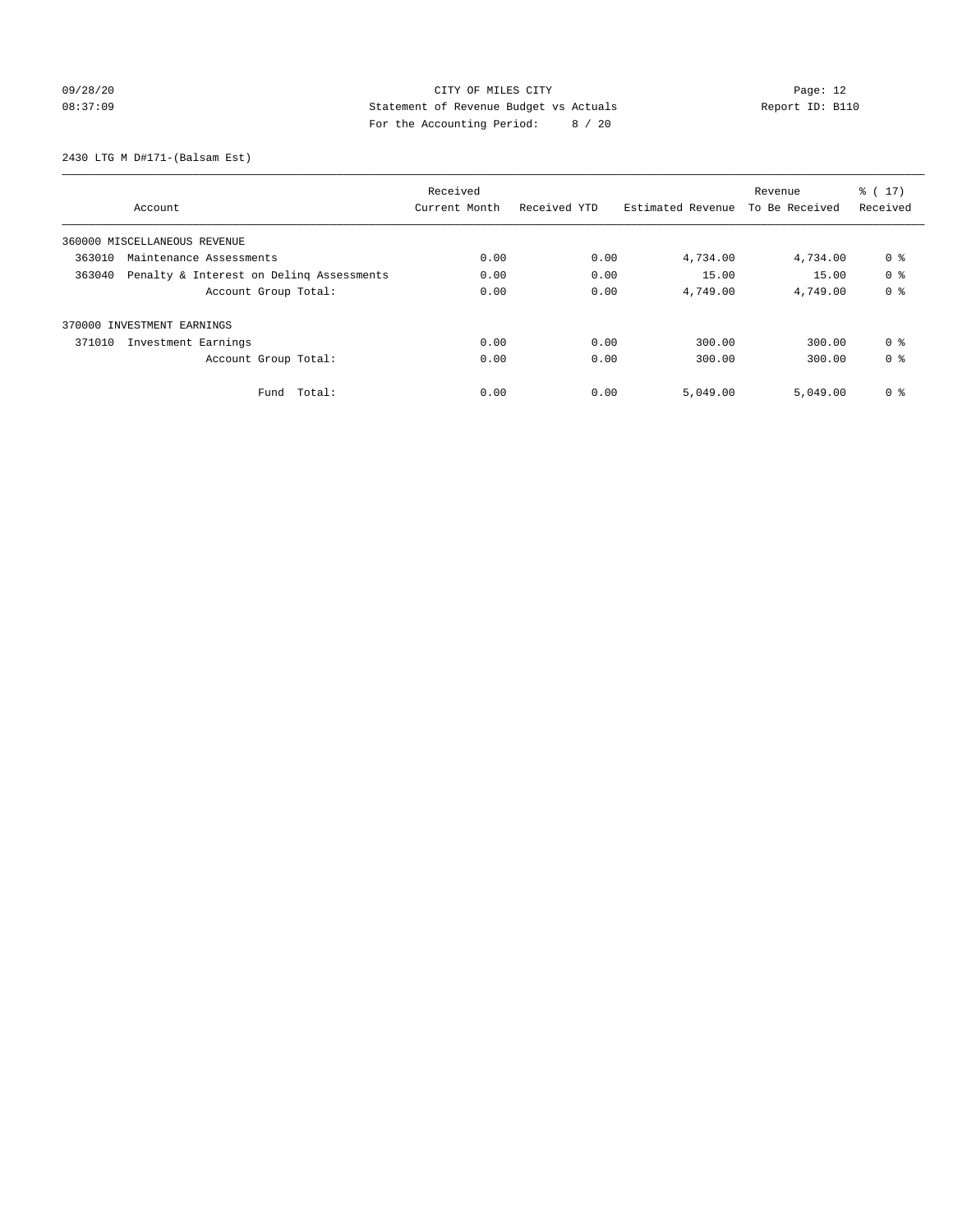## 09/28/20 Page: 13 08:37:09 Statement of Revenue Budget vs Actuals Report ID: B110 For the Accounting Period: 8 / 20

2440 LTG M D#172-(Main Str)

|        |                                          | Received      |              |                   | Revenue        | $\frac{2}{3}$ ( 17) |
|--------|------------------------------------------|---------------|--------------|-------------------|----------------|---------------------|
|        | Account                                  | Current Month | Received YTD | Estimated Revenue | To Be Received | Received            |
|        | 360000 MISCELLANEOUS REVENUE             |               |              |                   |                |                     |
| 363010 | Maintenance Assessments                  | 0.00          | 0.00         | 30,533.00         | 30,533.00      | 0 %                 |
| 363040 | Penalty & Interest on Deling Assessments | 0.00          | 0.00         | 100.00            | 100.00         | 0 <sup>8</sup>      |
|        | Account Group Total:                     | 0.00          | 0.00         | 30,633.00         | 30,633.00      | 0 <sup>8</sup>      |
|        | 370000 INVESTMENT EARNINGS               |               |              |                   |                |                     |
| 371010 | Investment Earnings                      | 0.00          | 0.00         | 75.00             | 75.00          | 0 <sup>8</sup>      |
|        | Account Group Total:                     | 0.00          | 0.00         | 75.00             | 75.00          | 0 <sup>8</sup>      |
|        | Fund Total:                              | 0.00          | 0.00         | 30,708.00         | 30,708.00      | 0 %                 |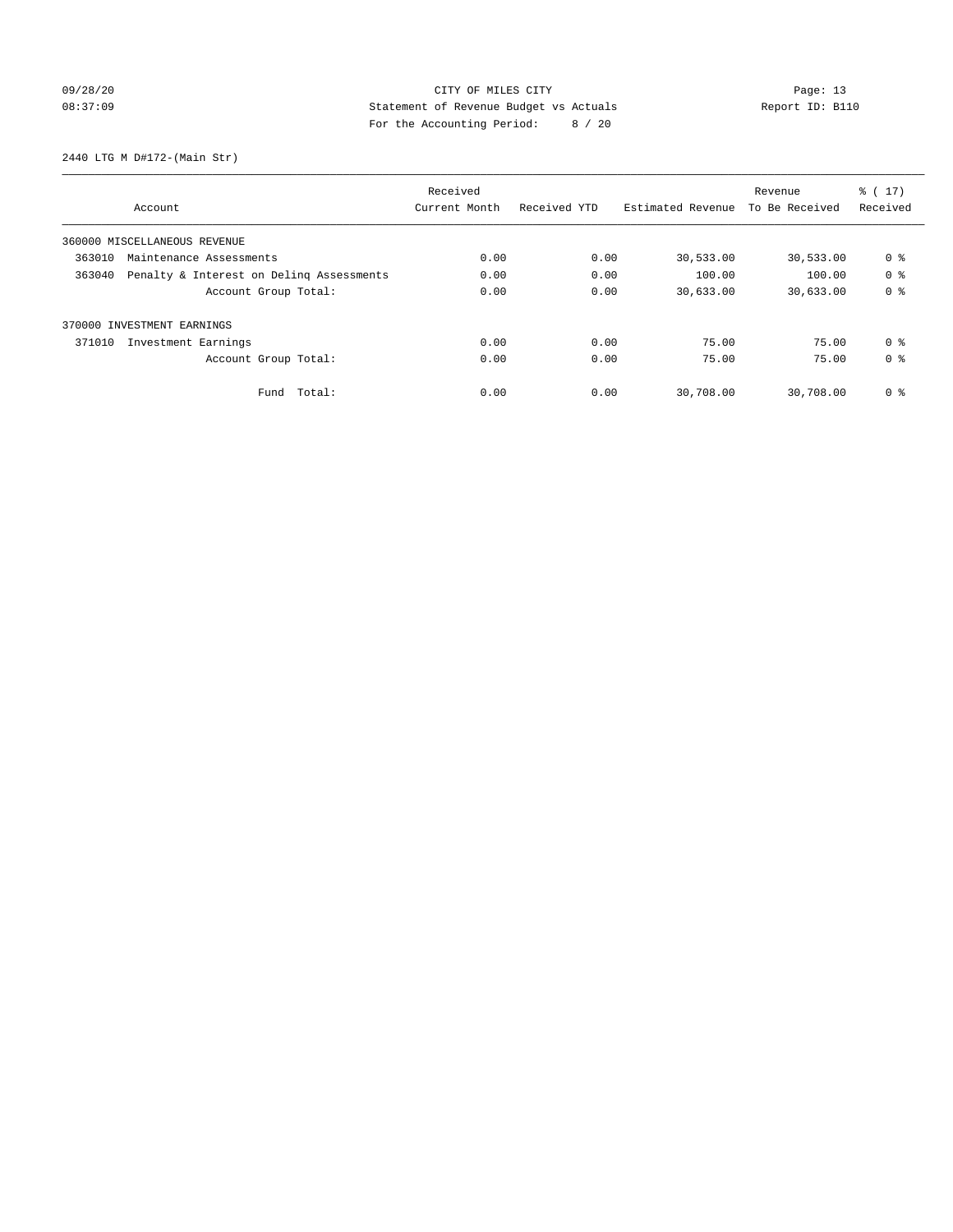## 09/28/20 Page: 14 08:37:09 Statement of Revenue Budget vs Actuals Report ID: B110 For the Accounting Period: 8 / 20

2450 LTG M D#195-(SG-Trico)

|                                                    | Received      |              |                   | Revenue        | $\frac{2}{3}$ ( 17) |
|----------------------------------------------------|---------------|--------------|-------------------|----------------|---------------------|
| Account                                            | Current Month | Received YTD | Estimated Revenue | To Be Received | Received            |
| 360000 MISCELLANEOUS REVENUE                       |               |              |                   |                |                     |
| 363010<br>Maintenance Assessments                  | 0.00          | 26.08        | 3,172.00          | 3, 145.92      | $1$ %               |
| 363040<br>Penalty & Interest on Deling Assessments | 0.00          | 1.27         | 10.00             | 8.73           | 13 <sup>8</sup>     |
| Account Group Total:                               | 0.00          | 27.35        | 3,182.00          | 3, 154, 65     | 1 <sup>8</sup>      |
| 370000 INVESTMENT EARNINGS                         |               |              |                   |                |                     |
| 371010<br>Investment Earnings                      | 0.00          | 0.00         | 75.00             | 75.00          | 0 <sup>8</sup>      |
| Account Group Total:                               | 0.00          | 0.00         | 75.00             | 75.00          | 0 <sup>8</sup>      |
| Total:<br>Fund                                     | 0.00          | 27.35        | 3,257.00          | 3,229.65       | 1 <sup>8</sup>      |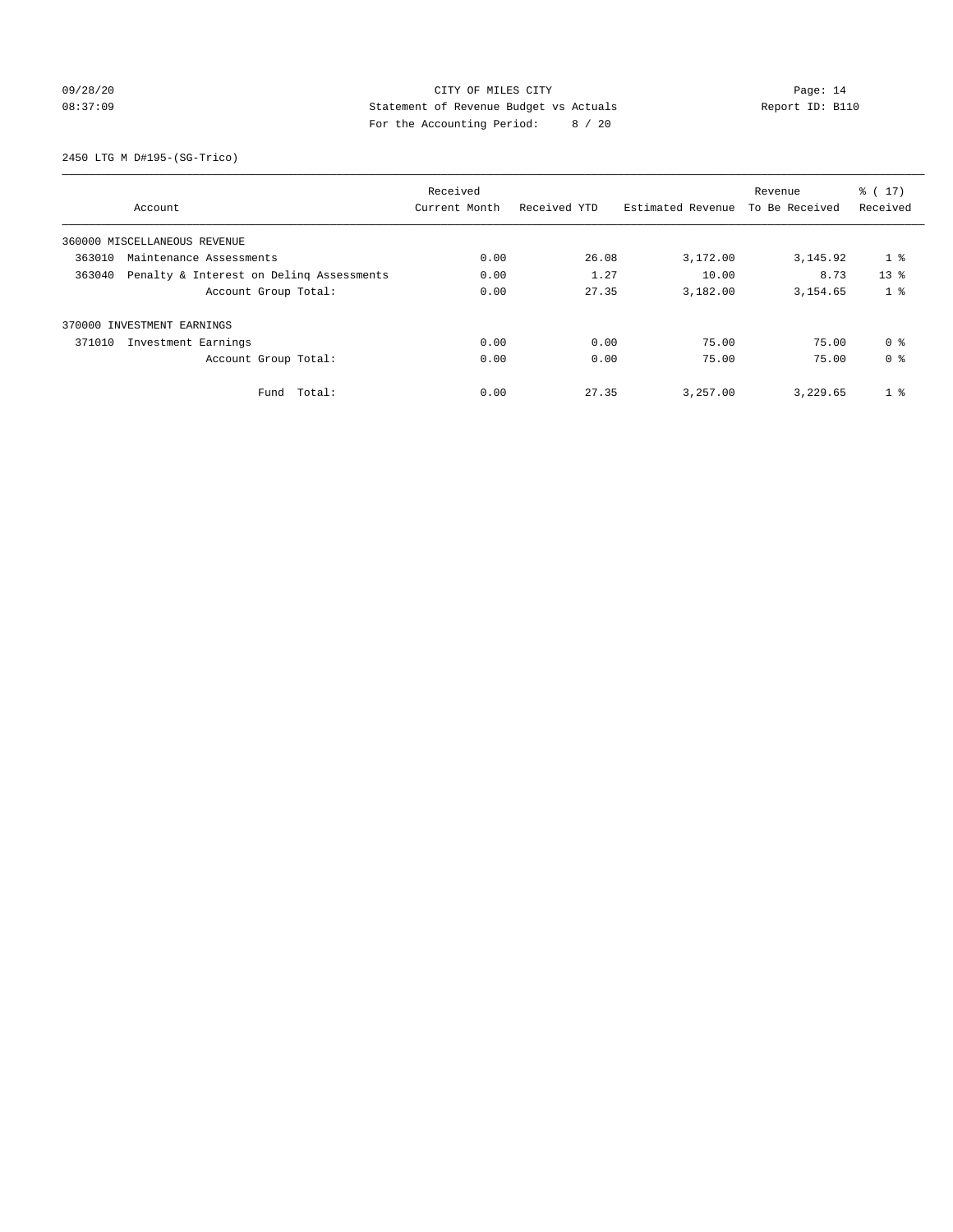## 09/28/20 Page: 15 08:37:09 Statement of Revenue Budget vs Actuals Report ID: B110 For the Accounting Period: 8 / 20

2470 LTG M D#202-(SG-MDU&NV)

|        |                                          | Received      |              |                   | Revenue        | $\frac{2}{3}$ ( 17) |
|--------|------------------------------------------|---------------|--------------|-------------------|----------------|---------------------|
|        | Account                                  | Current Month | Received YTD | Estimated Revenue | To Be Received | Received            |
|        | 360000 MISCELLANEOUS REVENUE             |               |              |                   |                |                     |
| 363010 | Maintenance Assessments                  | 141.48        | 212.22       | 5,542.00          | 5,329.78       | 4 %                 |
| 363040 | Penalty & Interest on Deling Assessments | 7.59          | 11.03        | 75.00             | 63.97          | 15 <sup>8</sup>     |
|        | Account Group Total:                     | 149.07        | 223.25       | 5,617.00          | 5,393.75       | $4 \text{ }$        |
|        | 370000 INVESTMENT EARNINGS               |               |              |                   |                |                     |
| 371010 | Investment Earnings                      | 0.00          | 0.00         | 50.00             | 50.00          | 0 <sup>8</sup>      |
|        | Account Group Total:                     | 0.00          | 0.00         | 50.00             | 50.00          | 0 <sup>8</sup>      |
|        | Fund Total:                              | 149.07        | 223.25       | 5,667.00          | 5,443.75       | 4 %                 |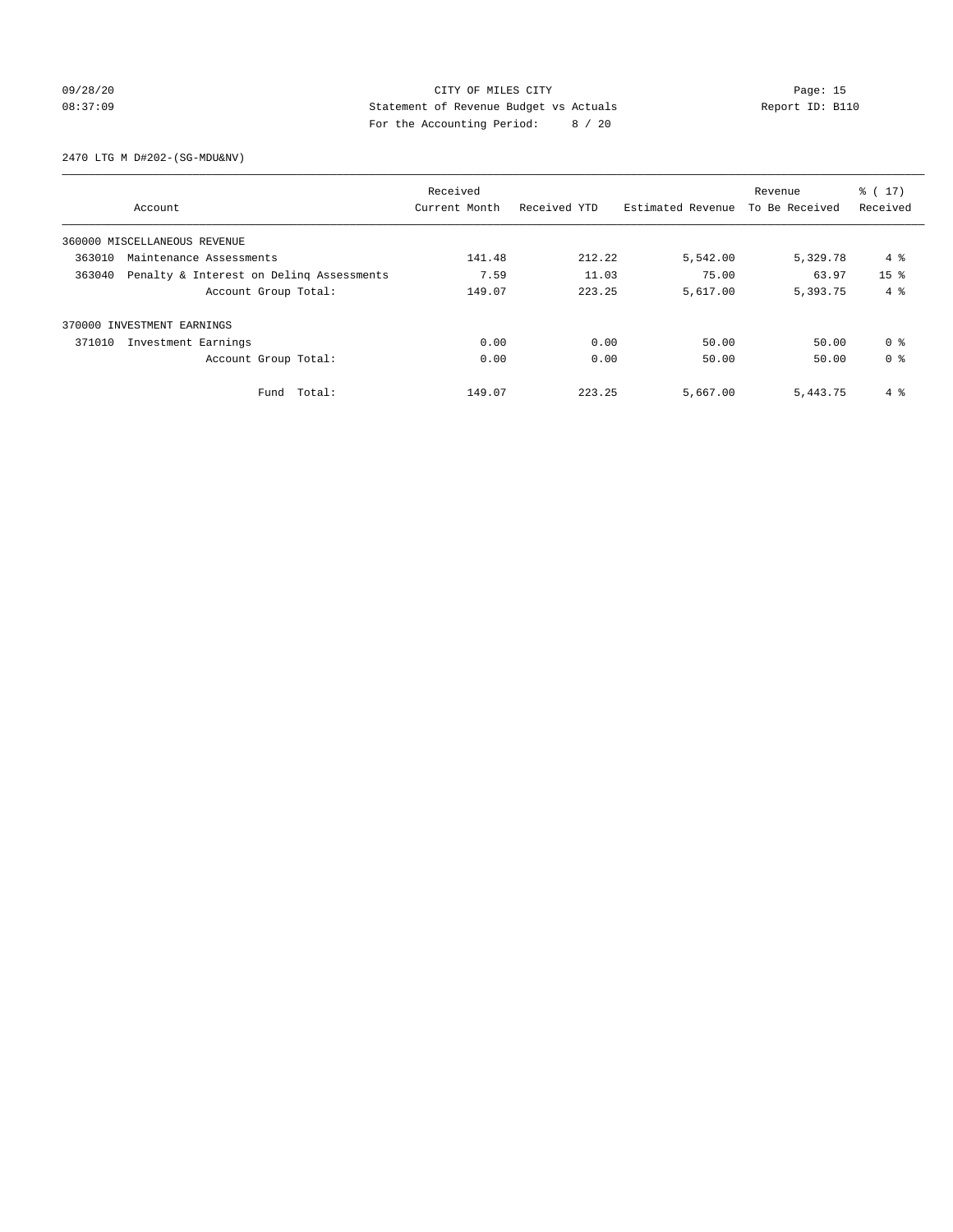## 09/28/20 Page: 16 CITY OF MILES CITY CONTROL CONTROL Page: 16 08:37:09 Statement of Revenue Budget vs Actuals Report ID: B110 For the Accounting Period: 8 / 20

2480 LTG M M#173-(Milestown Estates)

|        |                                          | Received      |              |                   | Revenue        | $\frac{2}{3}$ ( 17) |
|--------|------------------------------------------|---------------|--------------|-------------------|----------------|---------------------|
|        | Account                                  | Current Month | Received YTD | Estimated Revenue | To Be Received | Received            |
|        | 360000 MISCELLANEOUS REVENUE             |               |              |                   |                |                     |
| 363010 | Maintenance Assessments                  | 0.00          | 0.00         | 3,276.00          | 3,276.00       | 0 %                 |
| 363040 | Penalty & Interest on Deling Assessments | 0.00          | 0.00         | 10.00             | 10.00          | 0 <sup>8</sup>      |
|        | Account Group Total:                     | 0.00          | 0.00         | 3,286.00          | 3,286.00       | 0 <sup>8</sup>      |
|        | 370000 INVESTMENT EARNINGS               |               |              |                   |                |                     |
| 371010 | Investment Earnings                      | 0.00          | 0.00         | 20.00             | 20.00          | 0 <sup>8</sup>      |
|        | Account Group Total:                     | 0.00          | 0.00         | 20.00             | 20.00          | 0 <sup>8</sup>      |
|        | Fund Total:                              | 0.00          | 0.00         | 3,306.00          | 3,306.00       | 0 %                 |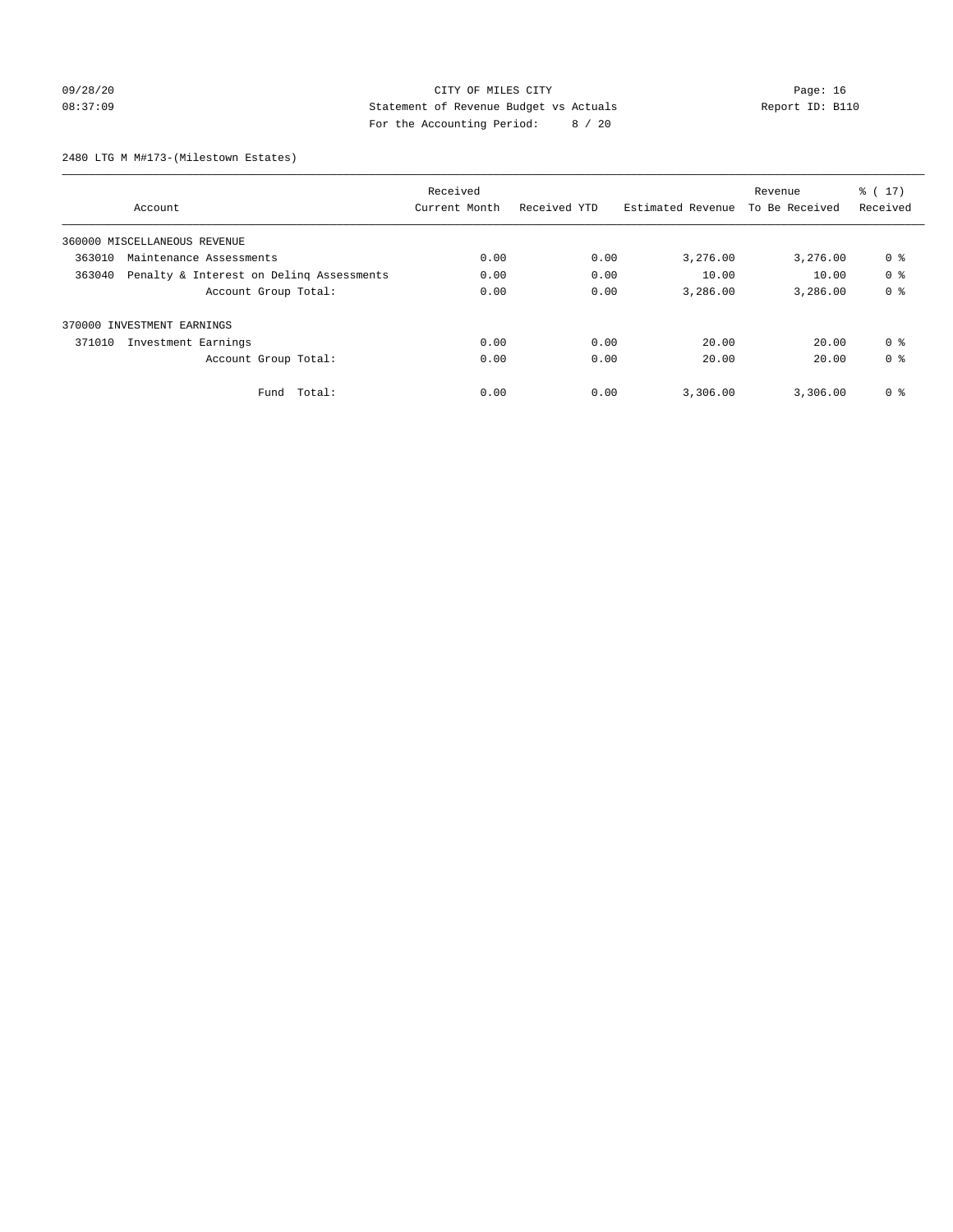09/28/20 Page: 17 CITY OF MILES CITY CONTROL Page: 17 08:37:09 Statement of Revenue Budget vs Actuals Report ID: B110 For the Accounting Period: 8 / 20

2510 STR MAINT DIST #204

|        |                                          | Received      |              |                   | Revenue        | $\frac{1}{6}$ (17) |
|--------|------------------------------------------|---------------|--------------|-------------------|----------------|--------------------|
|        | Account                                  | Current Month | Received YTD | Estimated Revenue | To Be Received | Received           |
|        | 330000 INTERGOVERNMENTAL REVENUES        |               |              |                   |                |                    |
| 331113 | FEMA -Projects                           | 0.00          | 0.00         | 18,400.00         | 18,400.00      | 0 <sup>8</sup>     |
|        | Account Group Total:                     | 0.00          | 0.00         | 18,400.00         | 18,400.00      | 0 <sup>8</sup>     |
|        | 360000 MISCELLANEOUS REVENUE             |               |              |                   |                |                    |
| 362020 | MISC REVENUE                             | 1,268.00      | 10,176.00    | 0.00              | $-10, 176.00$  | $***$ $=$          |
| 363010 | Maintenance Assessments                  | 6,465.14      | 19,953.27    | 1,803,521.00      | 1,783,567.73   | 1 <sup>8</sup>     |
| 363040 | Penalty & Interest on Deling Assessments | 437.31        | 1,315.66     | 4,000.00          | 2,684.34       | 33 <sup>8</sup>    |
|        | Account Group Total:                     | 8,170.45      | 31, 444.93   | 1,807,521.00      | 1,776,076.07   | 2 <sup>8</sup>     |
|        | 370000 INVESTMENT EARNINGS               |               |              |                   |                |                    |
| 371010 | Investment Earnings                      | 0.00          | 0.00         | 10,000.00         | 10,000.00      | 0 <sup>8</sup>     |
|        | Account Group Total:                     | 0.00          | 0.00         | 10,000.00         | 10,000.00      | 0 <sup>8</sup>     |
|        | 380000 OTHER FINANCING SOURCES           |               |              |                   |                |                    |
| 383000 | Interfund Operating Transfer             | 0.00          | 0.00         | 684,208.00        | 684,208.00     | 0 <sup>8</sup>     |
|        | Account Group Total:                     | 0.00          | 0.00         | 684,208.00        | 684,208.00     | 0 <sup>8</sup>     |
|        | Total:<br>Fund                           | 8,170.45      | 31,444.93    | 2,520,129.00      | 2,488,684.07   | 1 <sup>8</sup>     |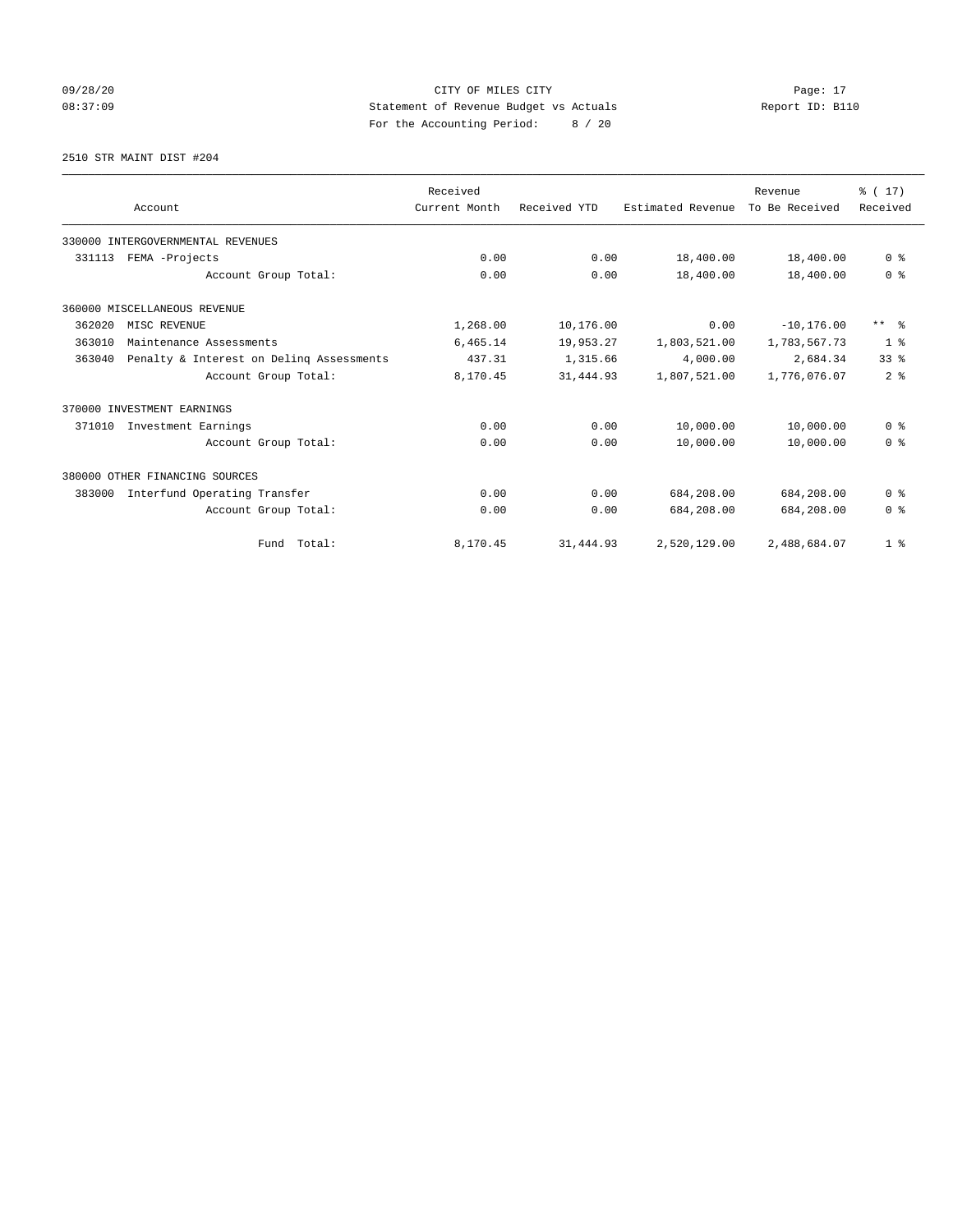## 09/28/20 Page: 18 08:37:09 Statement of Revenue Budget vs Actuals Report ID: B110 For the Accounting Period: 8 / 20

2520 STR MAINT DIST #205

|        |                                          | Received      |              |                   | Revenue        | $\frac{1}{6}$ (17) |
|--------|------------------------------------------|---------------|--------------|-------------------|----------------|--------------------|
|        | Account                                  | Current Month | Received YTD | Estimated Revenue | To Be Received | Received           |
|        | 330000 INTERGOVERNMENTAL REVENUES        |               |              |                   |                |                    |
| 331113 | FEMA -Projects                           | 0.00          | 0.00         | 4,600.00          | 4,600.00       | 0 <sup>8</sup>     |
|        | Account Group Total:                     | 0.00          | 0.00         | 4,600.00          | 4,600.00       | 0 <sup>8</sup>     |
|        | 360000 MISCELLANEOUS REVENUE             |               |              |                   |                |                    |
| 362020 | MISC REVENUE                             | 317.00        | 2,544.00     | 0.00              | $-2,544.00$    | $***$ $\approx$    |
| 363010 | Maintenance Assessments                  | 1,083.31      | 3,205.46     | 207,362.00        | 204, 156.54    | 2 <sup>8</sup>     |
| 363040 | Penalty & Interest on Deling Assessments | 58.14         | 172.65       | 1,000.00          | 827.35         | $17*$              |
|        | Account Group Total:                     | 1,458.45      | 5,922.11     | 208,362.00        | 202, 439.89    | 3 <sup>8</sup>     |
|        | 370000 INVESTMENT EARNINGS               |               |              |                   |                |                    |
| 371010 | Investment Earnings                      | 0.00          | 0.00         | 4,000.00          | 4,000.00       | 0 <sup>8</sup>     |
|        | Account Group Total:                     | 0.00          | 0.00         | 4,000.00          | 4,000.00       | 0 <sup>8</sup>     |
|        | 380000 OTHER FINANCING SOURCES           |               |              |                   |                |                    |
| 383000 | Interfund Operating Transfer             | 0.00          | 0.00         | 83,878.00         | 83,878.00      | 0 <sup>8</sup>     |
|        | Account Group Total:                     | 0.00          | 0.00         | 83,878.00         | 83,878.00      | 0 <sup>8</sup>     |
|        | Fund Total:                              | 1,458.45      | 5,922.11     | 300,840.00        | 294, 917.89    | 2 <sup>8</sup>     |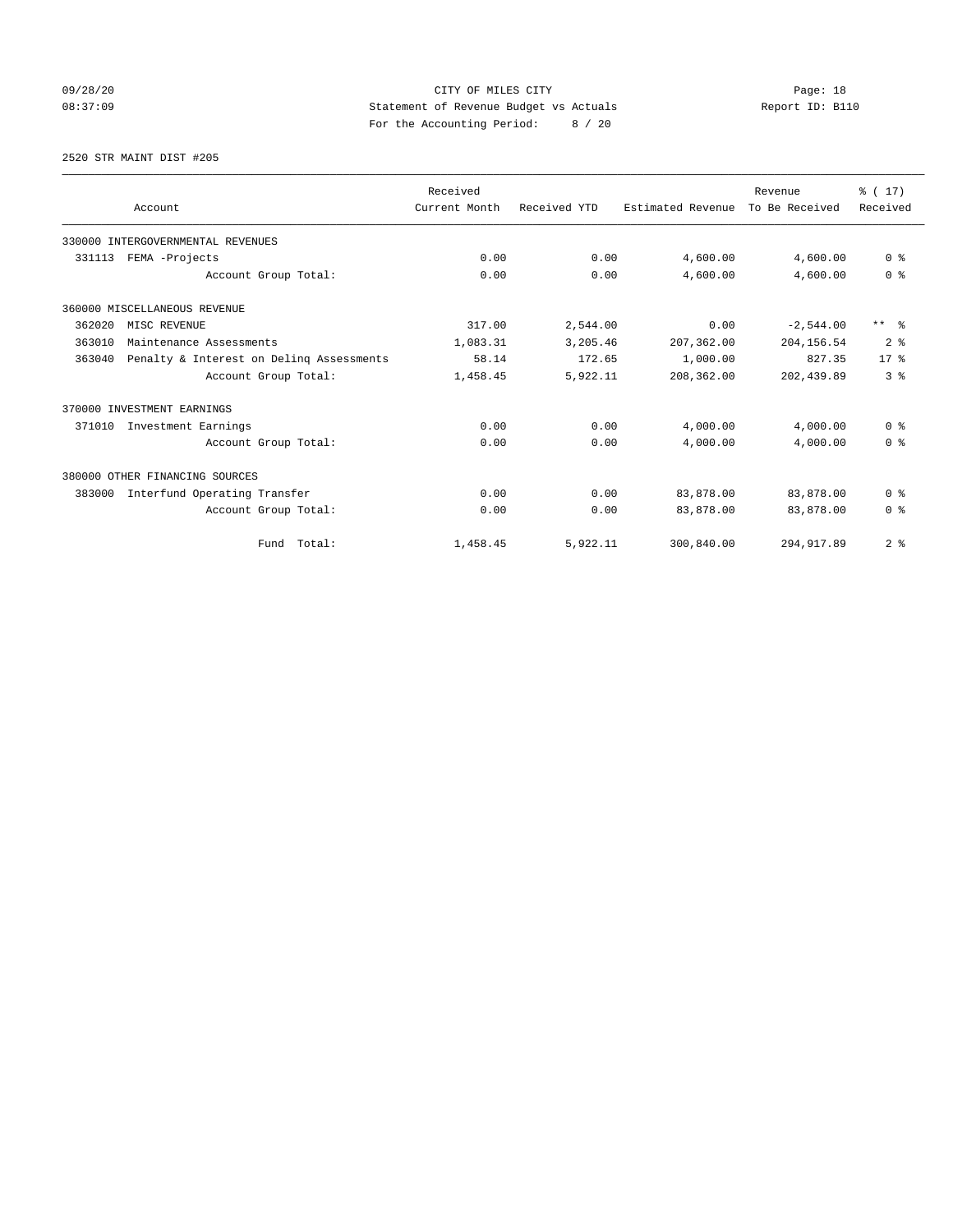## 09/28/20 Page: 19 08:37:09 Statement of Revenue Budget vs Actuals Report ID: B110 For the Accounting Period: 8 / 20

2540 STR MAINT DIST#207-(MILESTOWN ESTATES)

|                                                    |        | Received      |              |                   | Revenue        | $\frac{1}{6}$ (17) |
|----------------------------------------------------|--------|---------------|--------------|-------------------|----------------|--------------------|
| Account                                            |        | Current Month | Received YTD | Estimated Revenue | To Be Received | Received           |
| 360000 MISCELLANEOUS REVENUE                       |        |               |              |                   |                |                    |
| 363010<br>Maintenance Assessments                  |        | 0.00          | 0.00         | 4,620.00          | 4,620.00       | 0 <sup>8</sup>     |
| Penalty & Interest on Deling Assessments<br>363040 |        | 0.00          | 0.00         | 20.00             | 20.00          | 0 <sup>8</sup>     |
| Account Group Total:                               |        | 0.00          | 0.00         | 4,640.00          | 4,640.00       | 0 <sup>8</sup>     |
| INVESTMENT EARNINGS<br>370000                      |        |               |              |                   |                |                    |
| 371010<br>Investment Earnings                      |        | 0.00          | 0.00         | 100.00            | 100.00         | 0 <sup>8</sup>     |
| Account Group Total:                               |        | 0.00          | 0.00         | 100.00            | 100.00         | 0 <sup>8</sup>     |
| Fund                                               | Total: | 0.00          | 0.00         | 4,740.00          | 4,740.00       | 0 %                |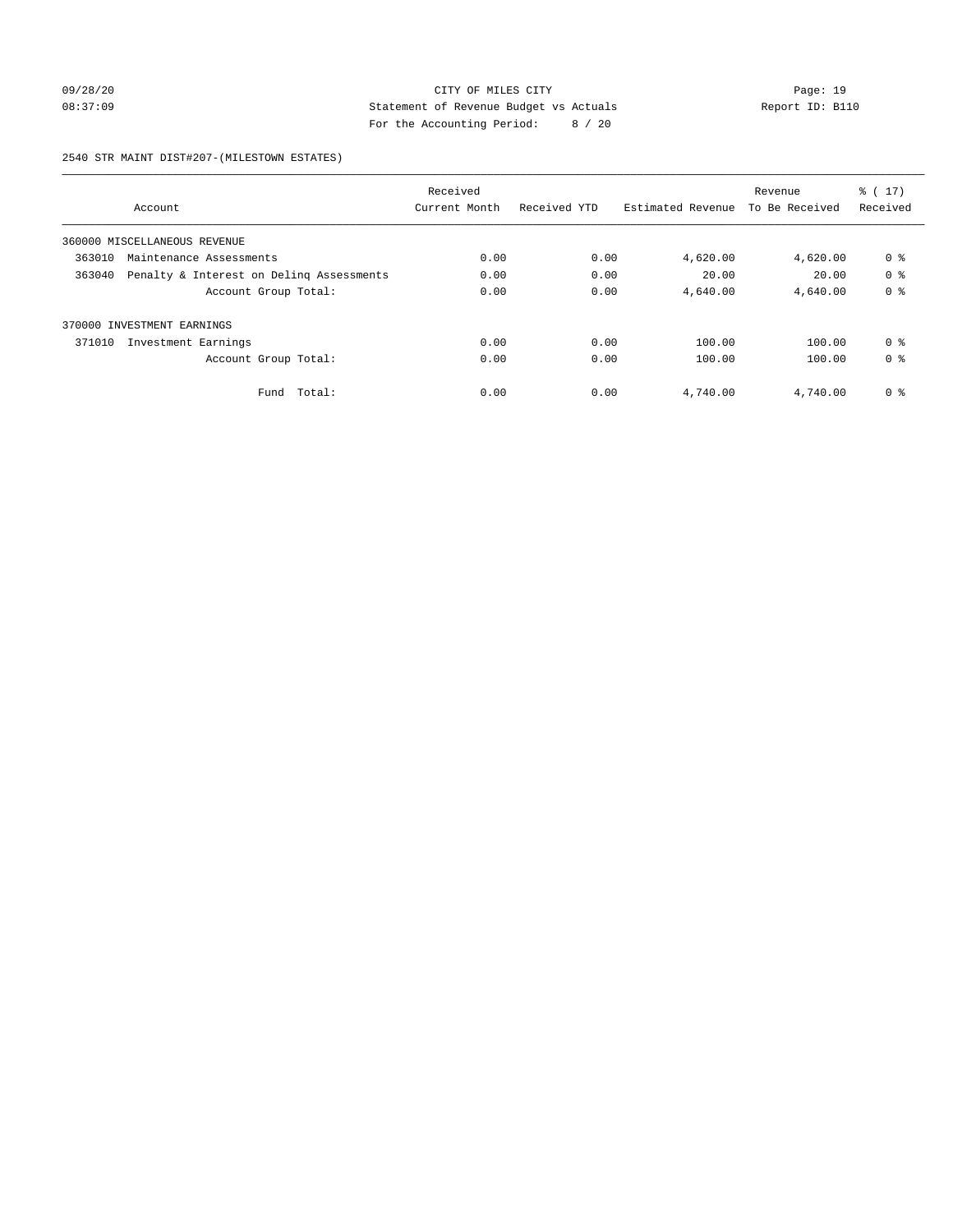## 09/28/20 Page: 20 08:37:09 Statement of Revenue Budget vs Actuals Report ID: B110 For the Accounting Period: 8 / 20

2701 Fire Grants

|        | Account                           | Received<br>Current Month |      | Received YTD | Estimated Revenue | Revenue<br>To Be Received | % (17)<br>Received |
|--------|-----------------------------------|---------------------------|------|--------------|-------------------|---------------------------|--------------------|
|        | 330000 INTERGOVERNMENTAL REVENUES |                           |      |              |                   |                           |                    |
| 331113 | FEMA -Projects                    |                           | 0.00 | 0.00         | 300,000.00        | 300,000.00                | 0 <sup>8</sup>     |
|        | Account Group Total:              |                           | 0.00 | 0.00         | 300,000.00        | 300,000.00                | 0 <sup>8</sup>     |
|        | 360000 MISCELLANEOUS REVENUE      |                           |      |              |                   |                           |                    |
| 362020 | MISC REVENUE                      |                           | 0.00 | 0.00         | 24,087.00         | 24,087.00                 | 0 <sup>8</sup>     |
| 365040 | DONATIONS-FIRE/AMB                |                           | 0.00 | 0.00         | 350.00            | 350.00                    | 0 <sup>8</sup>     |
| 367000 | Sale of Junk or Salvage           |                           | 0.00 | 0.00         | 1,000.00          | 1,000.00                  | 0 <sup>8</sup>     |
|        | Account Group Total:              |                           | 0.00 | 0.00         | 25,437.00         | 25,437.00                 | 0 <sup>8</sup>     |
|        | Fund                              | Total:                    | 0.00 | 0.00         | 325, 437.00       | 325, 437.00               | 0 <sup>8</sup>     |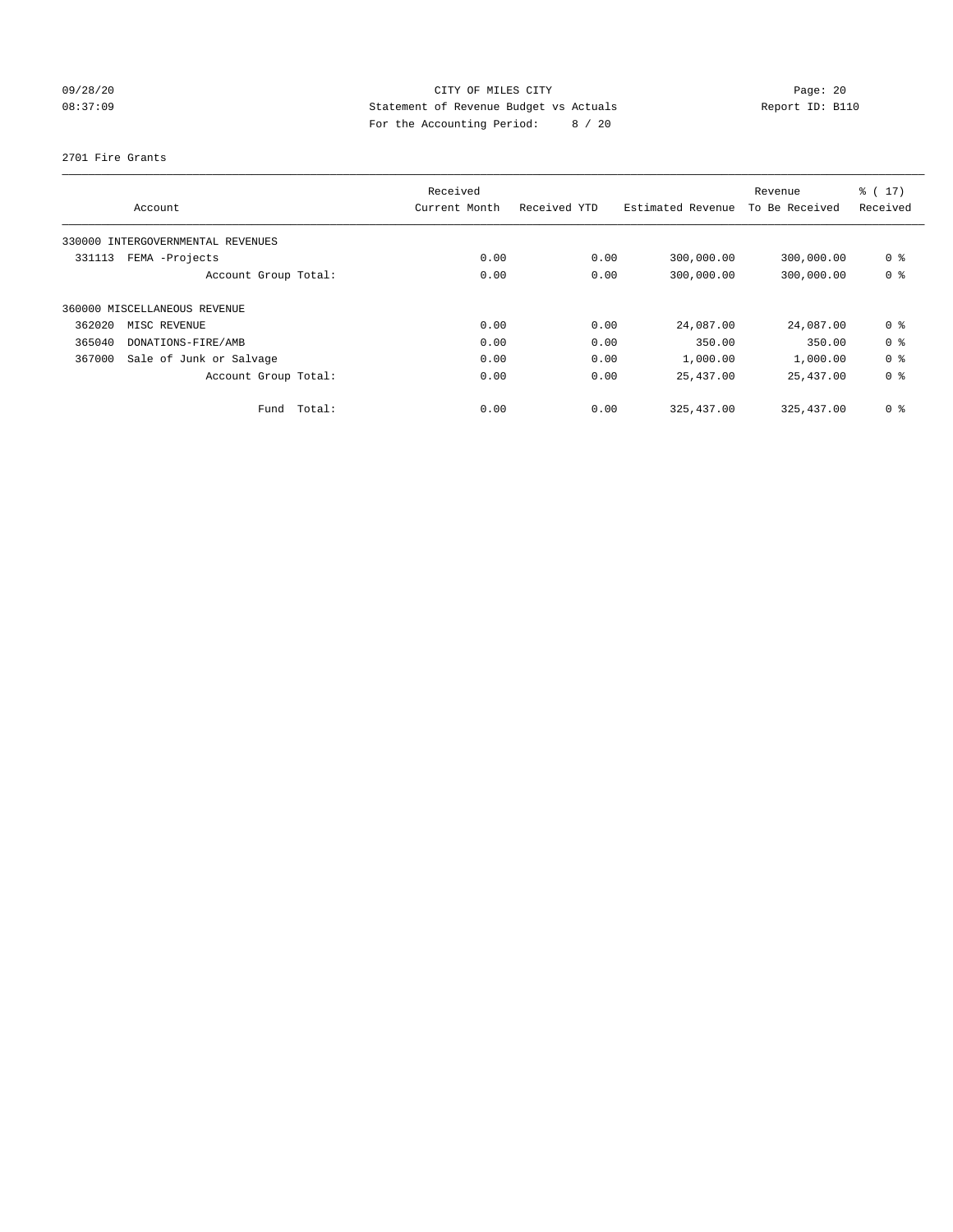## 09/28/20 Page: 21 CITY OF MILES CITY CONTROL CONTROL Page: 21 08:37:09 Statement of Revenue Budget vs Actuals Report ID: B110 For the Accounting Period: 8 / 20

2820 GAS TAX

| Account                              | Received<br>Current Month | Received YTD | Estimated Revenue | Revenue<br>To Be Received | $\frac{1}{6}$ ( 17 )<br>Received |
|--------------------------------------|---------------------------|--------------|-------------------|---------------------------|----------------------------------|
| 330000 INTERGOVERNMENTAL REVENUES    |                           |              |                   |                           |                                  |
| Gasoline Tax Apportionment<br>335040 | 14,184.04                 | 28,368.03    | 170,208.00        | 141,839.97                | $17$ %                           |
| Account Group Total:                 | 14,184.04                 | 28,368.03    | 170,208.00        | 141,839.97                | $17*$                            |
| Fund Total:                          | 14,184.04                 | 28,368.03    | 170,208.00        | 141,839.97                | $17$ %                           |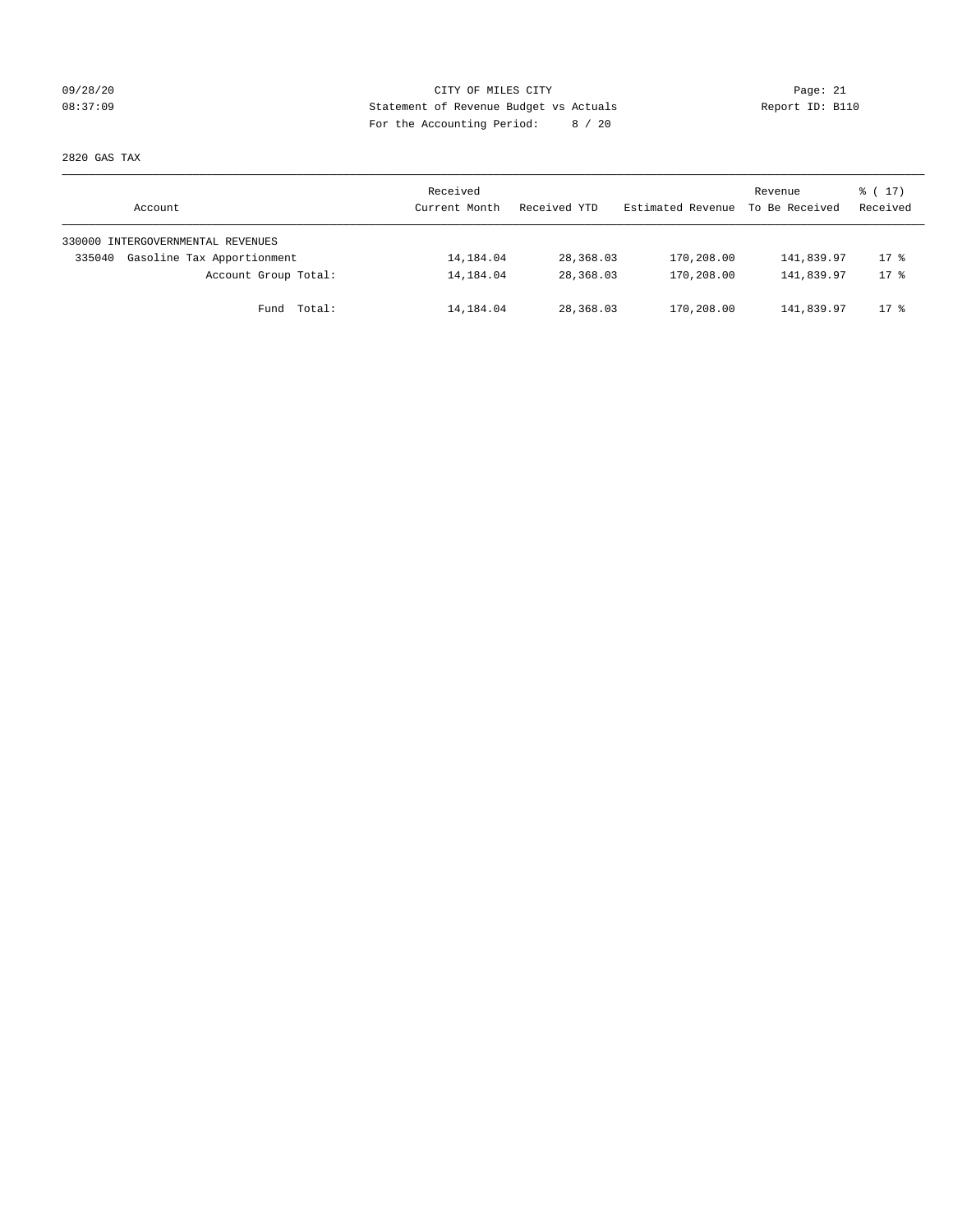## 09/28/20 Page: 22 08:37:09 Statement of Revenue Budget vs Actuals Report ID: B110 For the Accounting Period: 8 / 20

2821 HB473- Fuel Tax

|                                        | Received      |              |                   | Revenue        | $\frac{1}{6}$ ( 17 ) |
|----------------------------------------|---------------|--------------|-------------------|----------------|----------------------|
| Account                                | Current Month | Received YTD | Estimated Revenue | To Be Received | Received             |
| 330000 INTERGOVERNMENTAL REVENUES      |               |              |                   |                |                      |
| 335041<br>HB473                        | 0.00          | 0.00         | 100,000.00        | 100,000.00     | 0 %                  |
| Account Group Total:                   | 0.00          | 0.00         | 100,000.00        | 100,000.00     | 0 <sup>8</sup>       |
| 380000 OTHER FINANCING SOURCES         |               |              |                   |                |                      |
| 383000<br>Interfund Operating Transfer | 0.00          | 0.00         | 5,000.00          | 5,000.00       | 0 <sup>8</sup>       |
| Account Group Total:                   | 0.00          | 0.00         | 5,000.00          | 5,000.00       | 0 <sup>8</sup>       |
| Total:<br>Fund                         | 0.00          | 0.00         | 105,000.00        | 105,000.00     | 0 <sup>8</sup>       |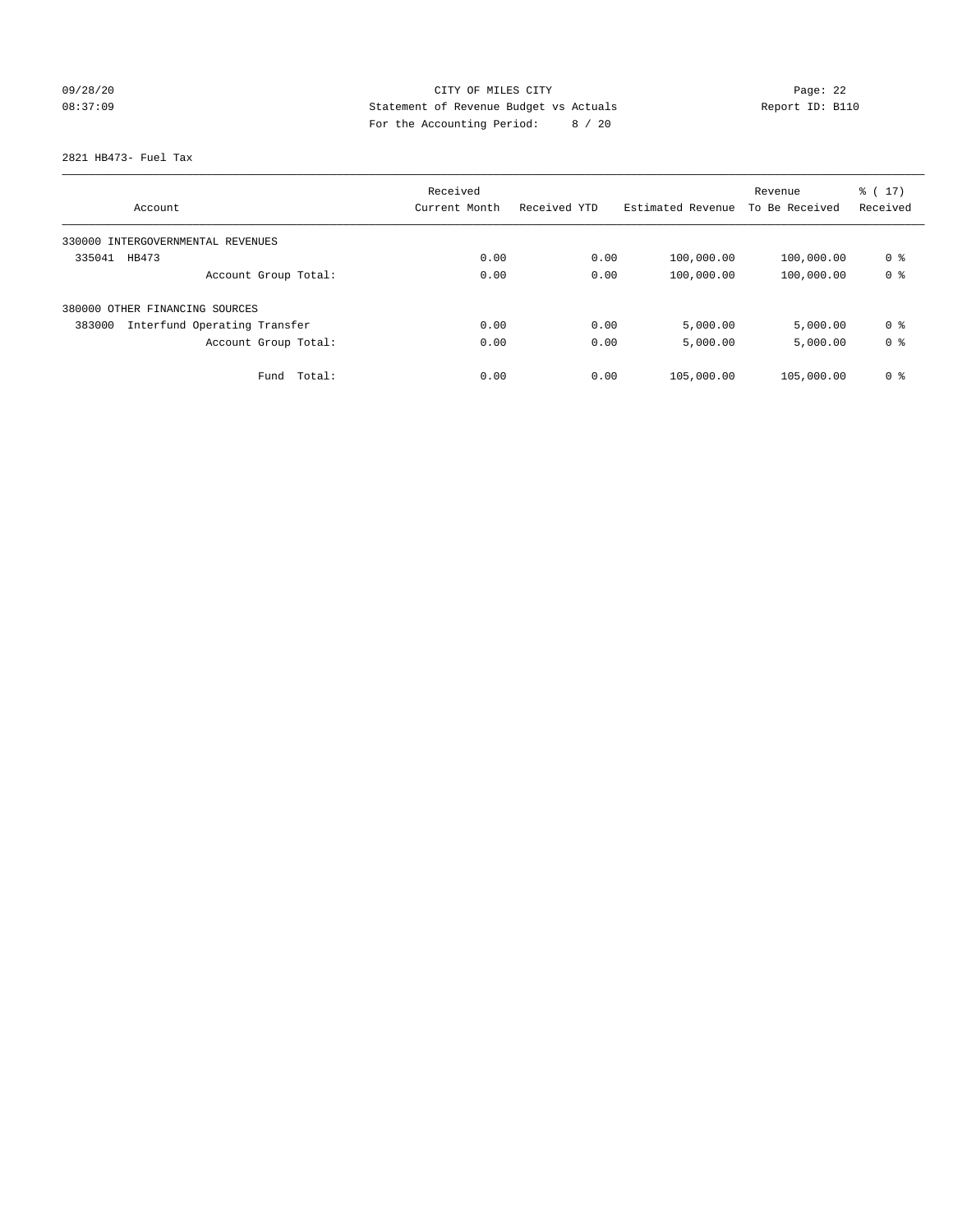## 09/28/20 Page: 23 08:37:09 Statement of Revenue Budget vs Actuals Report ID: B110 For the Accounting Period: 8 / 20

2850 Southeastern Montana Dispatch-911

| Account                              | Received<br>Current Month | Received YTD | Estimated Revenue | Revenue<br>To Be Received | $\frac{1}{6}$ ( 17 )<br>Received |
|--------------------------------------|---------------------------|--------------|-------------------|---------------------------|----------------------------------|
| INTERGOVERNMENTAL REVENUES<br>330000 |                           |              |                   |                           |                                  |
| 335080<br>Basic 911 Funds            | 47,935.32                 | 47,935.32    | 201,000.00        | 153,064.68                | $24$ %                           |
| Account Group Total:                 | 47,935.32                 | 47,935.32    | 201,000.00        | 153,064.68                | $24$ $%$                         |
| 370000 INVESTMENT EARNINGS           |                           |              |                   |                           |                                  |
| 371010<br>Investment Earnings        | 0.00                      | 0.00         | 9,051.00          | 9,051.00                  | 0 %                              |
| Account Group Total:                 | 0.00                      | 0.00         | 9,051.00          | 9,051.00                  | 0 <sup>8</sup>                   |
| Total:<br>Fund                       | 47,935.32                 | 47,935.32    | 210,051.00        | 162, 115.68               | $23$ $%$                         |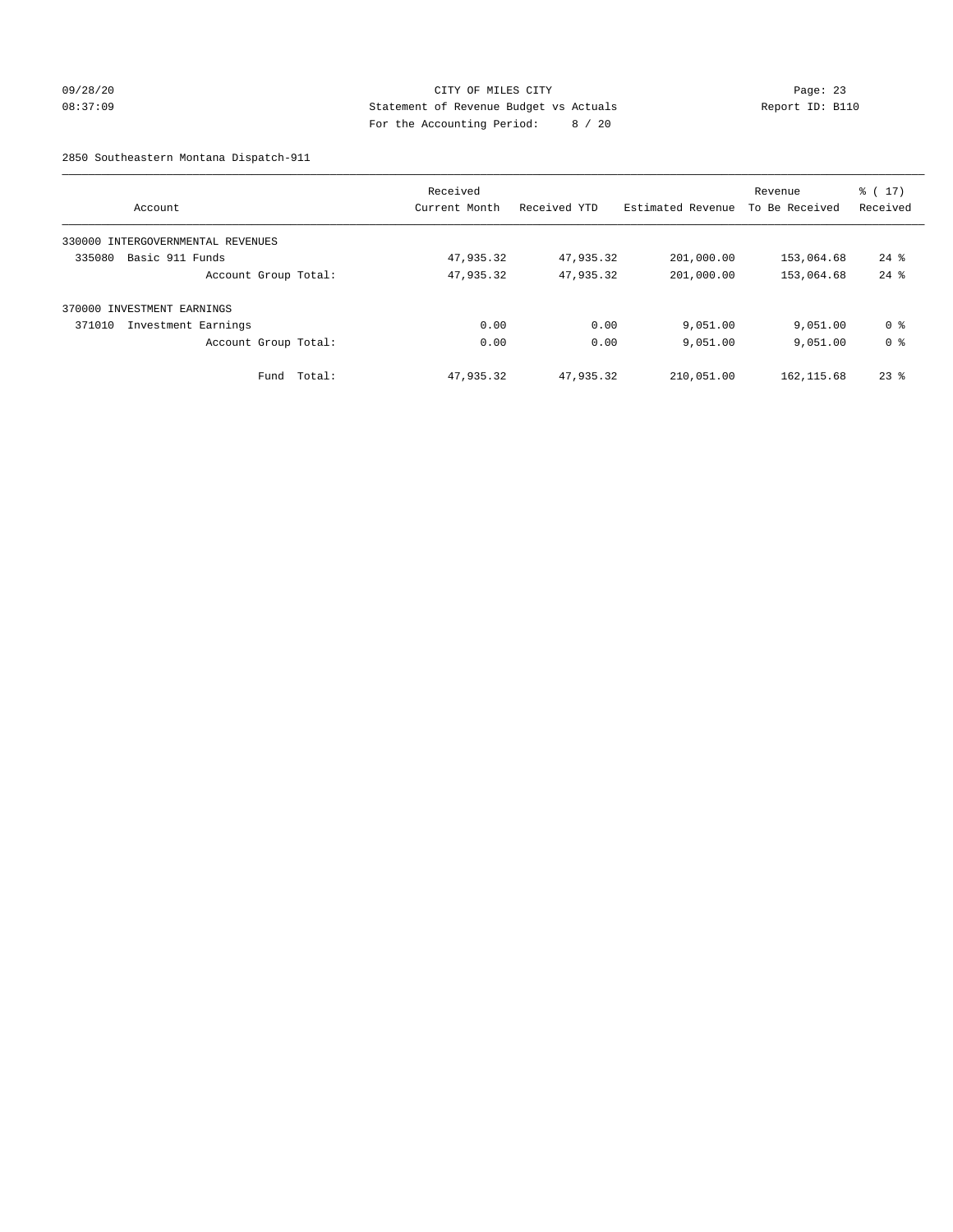## 09/28/20 Page: 24 08:37:09 Statement of Revenue Budget vs Actuals Report ID: B110 For the Accounting Period: 8 / 20

2880 LIBRARY GRANTS

|        | Account                           | Received<br>Current Month | Received YTD | Estimated Revenue | Revenue<br>To Be Received | $\frac{1}{6}$ (17)<br>Received |
|--------|-----------------------------------|---------------------------|--------------|-------------------|---------------------------|--------------------------------|
|        | 330000 INTERGOVERNMENTAL REVENUES |                           |              |                   |                           |                                |
| 334100 | Library - State Aid               | 0.00                      | 0.00         | 5,399.00          | 5.399.00                  | 0 <sup>8</sup>                 |
| 334101 | HB#193-Interlibrary Loan Reimb    | 0.00                      | 0.00         | 5,000.00          | 5,000.00                  | 0 <sup>8</sup>                 |
| 334104 | Sagebrush Fed Headquarters        | 0.00                      | 0.00         | 5,757.00          | 5,757.00                  | 0 <sup>8</sup>                 |
|        | Account Group Total:              | 0.00                      | 0.00         | 16,156.00         | 16,156.00                 | 0 <sup>8</sup>                 |
|        | Total:<br>Fund                    | 0.00                      | 0.00         | 16,156.00         | 16,156.00                 | 0 %                            |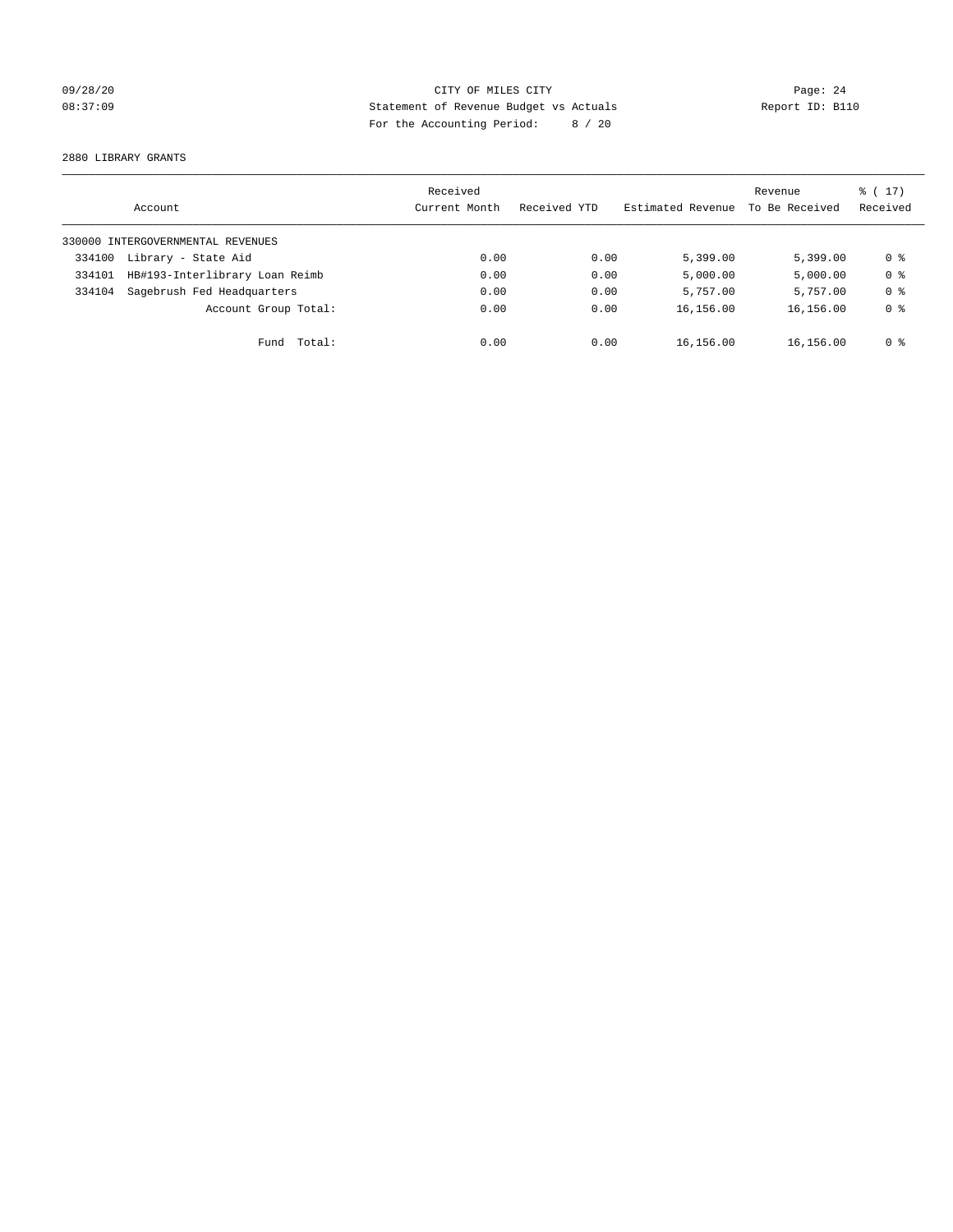## 09/28/20 Page: 25 08:37:09 Statement of Revenue Budget vs Actuals Report ID: B110 For the Accounting Period: 8 / 20

2935 Historic Preservation

|                                        | Received      |              |                   | Revenue        | $\frac{1}{6}$ ( 17) |
|----------------------------------------|---------------|--------------|-------------------|----------------|---------------------|
| Account                                | Current Month | Received YTD | Estimated Revenue | To Be Received | Received            |
| 330000 INTERGOVERNMENTAL REVENUES      |               |              |                   |                |                     |
| 334000<br>State Grants                 | 0.00          | 0.00         | 6,000.00          | 6,000.00       | 0 <sup>8</sup>      |
| Account Group Total:                   | 0.00          | 0.00         | 6,000.00          | 6,000.00       | 0 <sup>8</sup>      |
| 380000 OTHER FINANCING SOURCES         |               |              |                   |                |                     |
| Interfund Operating Transfer<br>383000 | 0.00          | 0.00         | 3,000.00          | 3,000.00       | 0 <sup>8</sup>      |
| Account Group Total:                   | 0.00          | 0.00         | 3,000.00          | 3,000.00       | 0 <sup>8</sup>      |
| Fund Total:                            | 0.00          | 0.00         | 9,000.00          | 9.000.00       | 0 <sup>8</sup>      |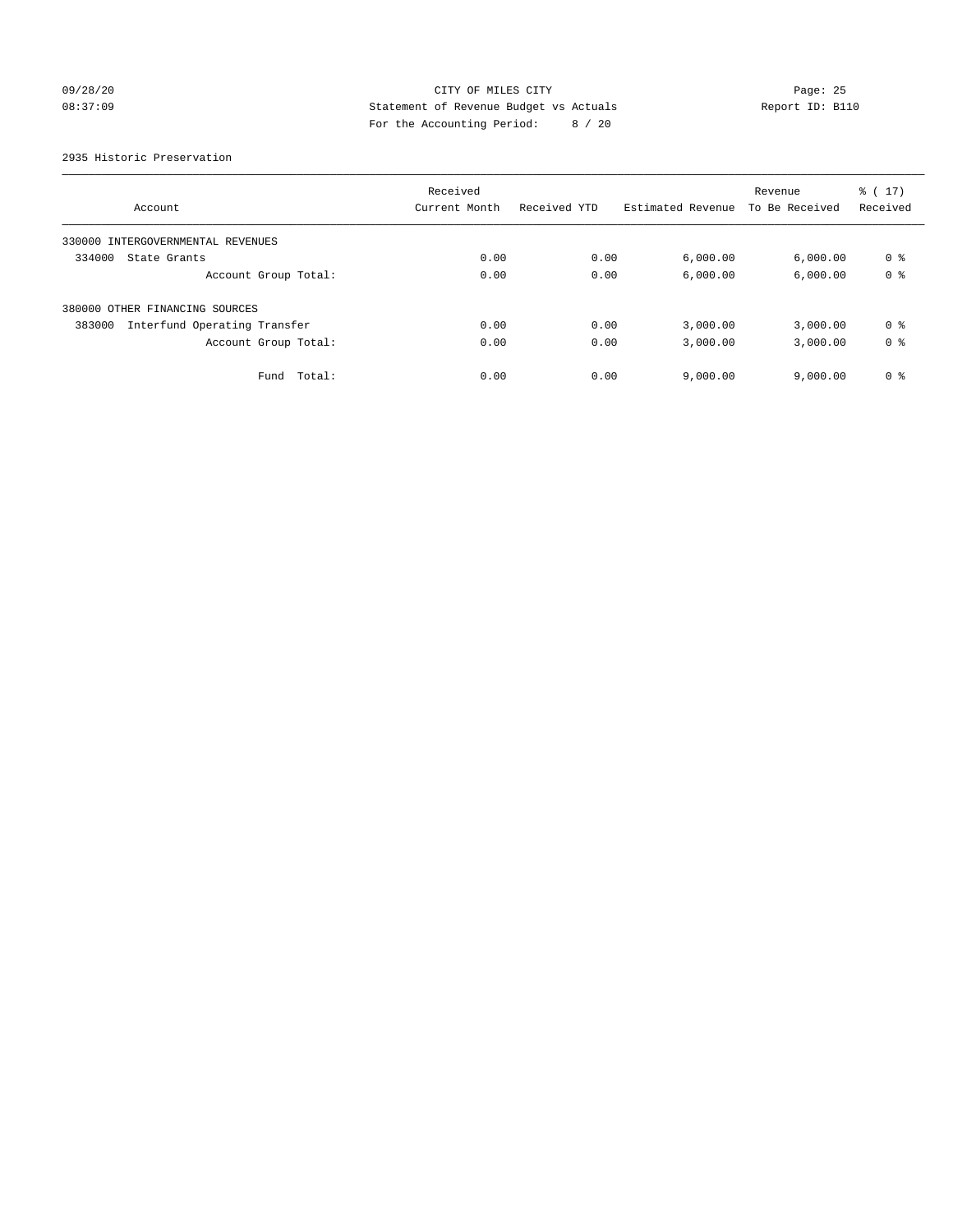## 09/28/20 Page: 26 CITY OF MILES CITY CONTROL CONTROL Page: 26 08:37:09 Statement of Revenue Budget vs Actuals Report ID: B110 For the Accounting Period: 8 / 20

2985 RETIRED SENIOR VOLUNTEER PROG (RSVP)

|        |                                   | Received      |              |                   | Revenue        | $\frac{1}{6}$ (17) |
|--------|-----------------------------------|---------------|--------------|-------------------|----------------|--------------------|
|        | Account                           | Current Month | Received YTD | Estimated Revenue | To Be Received | Received           |
|        | 330000 INTERGOVERNMENTAL REVENUES |               |              |                   |                |                    |
| 331165 | RSVP FEDERAL GRANTS               | 7,187.40      | 7,187.40     | 86,412.00         | 79,224.60      | 8 %                |
|        | Account Group Total:              | 7,187.40      | 7,187.40     | 86,412.00         | 79,224.60      | 8 %                |
|        | 360000 MISCELLANEOUS REVENUE      |               |              |                   |                |                    |
| 362020 | MISC REVENUE                      | 285.00        | 285.00       | 18,600.00         | 18,315.00      | 2 <sup>8</sup>     |
| 365000 | Contributions and Donations       | 1,262.29      | 1,262.29     | 0.00              | $-1, 262.29$   | $***$ $ -$         |
|        | Account Group Total:              | 1,547.29      | 1,547.29     | 18,600.00         | 17,052.71      | 8 %                |
|        | Total:<br>Fund                    | 8,734.69      | 8,734.69     | 105,012.00        | 96,277.31      | 8 %                |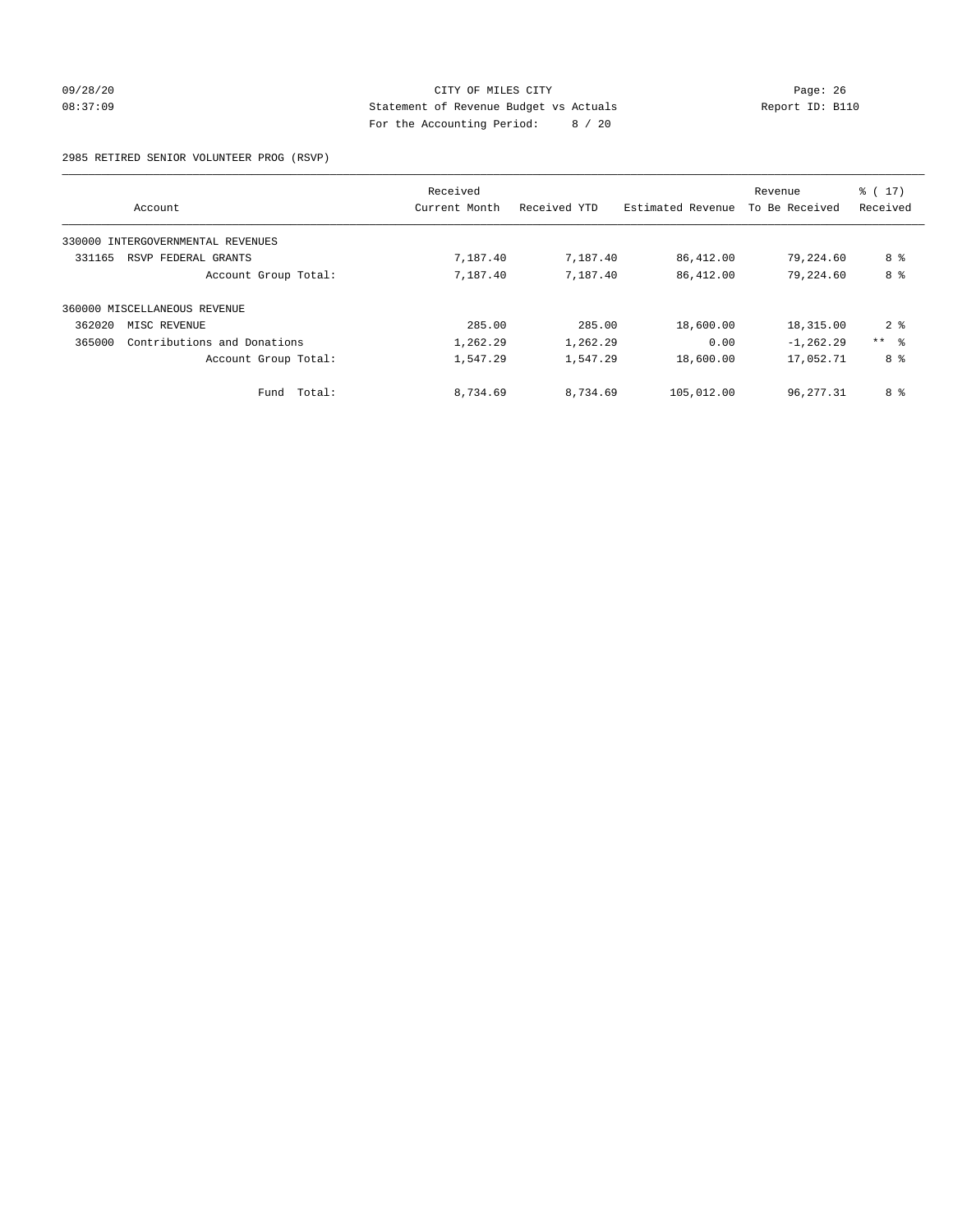## 09/28/20 Page: 27 08:37:09 Statement of Revenue Budget vs Actuals Report ID: B110 For the Accounting Period: 8 / 20

3670 SID 211

| Account                                           | Received<br>Current Month | Received YTD | Estimated Revenue | Revenue<br>To Be Received | $\frac{1}{6}$ ( 17)<br>Received |
|---------------------------------------------------|---------------------------|--------------|-------------------|---------------------------|---------------------------------|
| 360000 MISCELLANEOUS REVENUE                      |                           |              |                   |                           |                                 |
| Bond Principal and Interest Assessments<br>363020 | 0.00                      | 0.00         | 3,790.00          | 3,790.00                  | 0 %                             |
| Account Group Total:                              | 0.00                      | 0.00         | 3,790.00          | 3,790.00                  | 0 %                             |
| Fund Total:                                       | 0.00                      | 0.00         | 3,790.00          | 3,790.00                  | 0 %                             |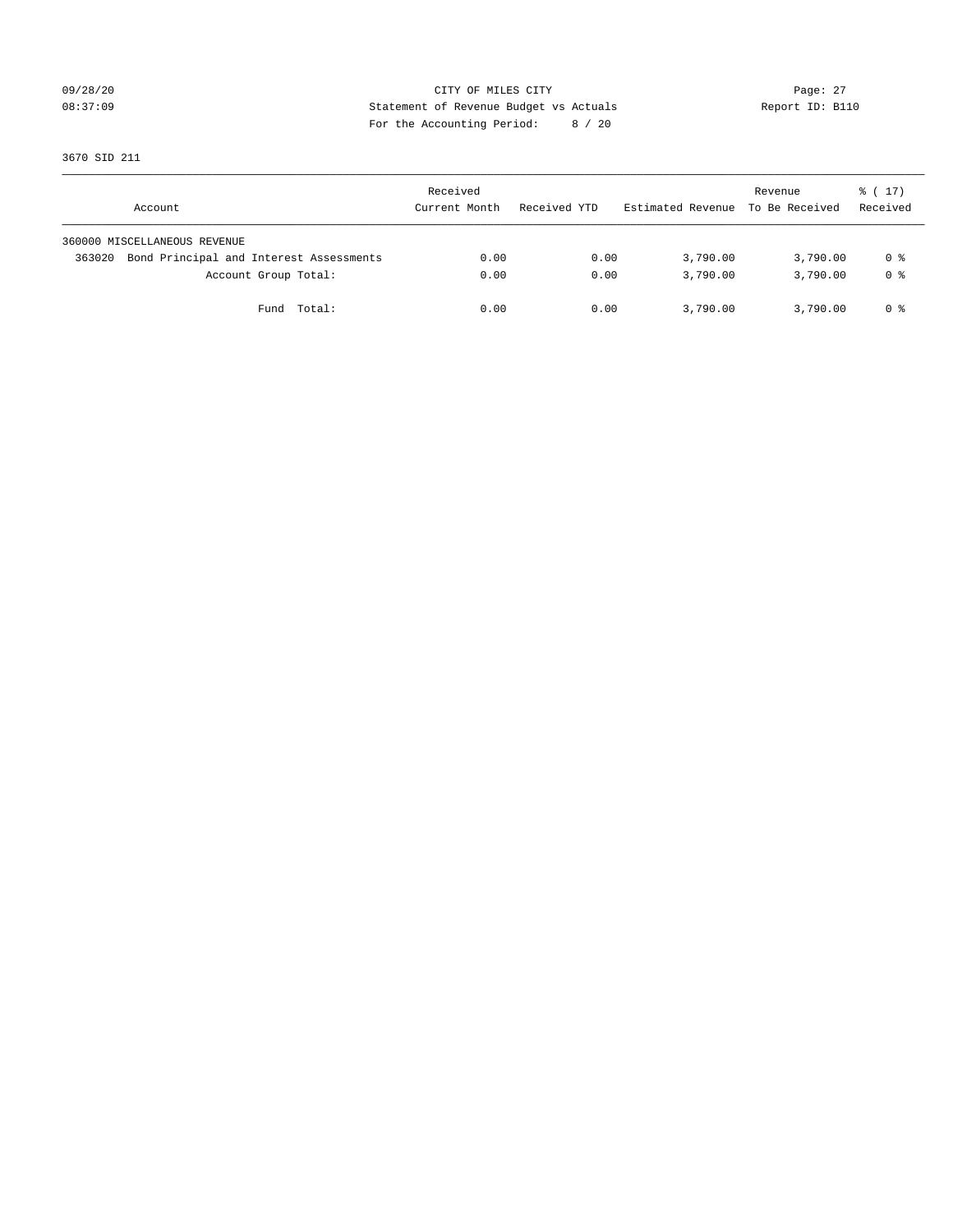## 09/28/20 Page: 28 08:37:09 Statement of Revenue Budget vs Actuals Report ID: B110 For the Accounting Period: 8 / 20

4000 General Fund Capitol Improvement Fund

| Account                       | Received<br>Current Month | Received YTD | Estimated Revenue | Revenue<br>To Be Received | $\frac{1}{6}$ ( 17)<br>Received |
|-------------------------------|---------------------------|--------------|-------------------|---------------------------|---------------------------------|
| 370000 INVESTMENT EARNINGS    |                           |              |                   |                           |                                 |
| Investment Earnings<br>371010 | 0.00                      | 0.00         | 900.00            | 900.00                    | 0 %                             |
| Account Group Total:          | 0.00                      | 0.00         | 900.00            | 900.00                    | 0 <sup>8</sup>                  |
| Fund Total:                   | 0.00                      | 0.00         | 900.00            | 900.00                    | 0 %                             |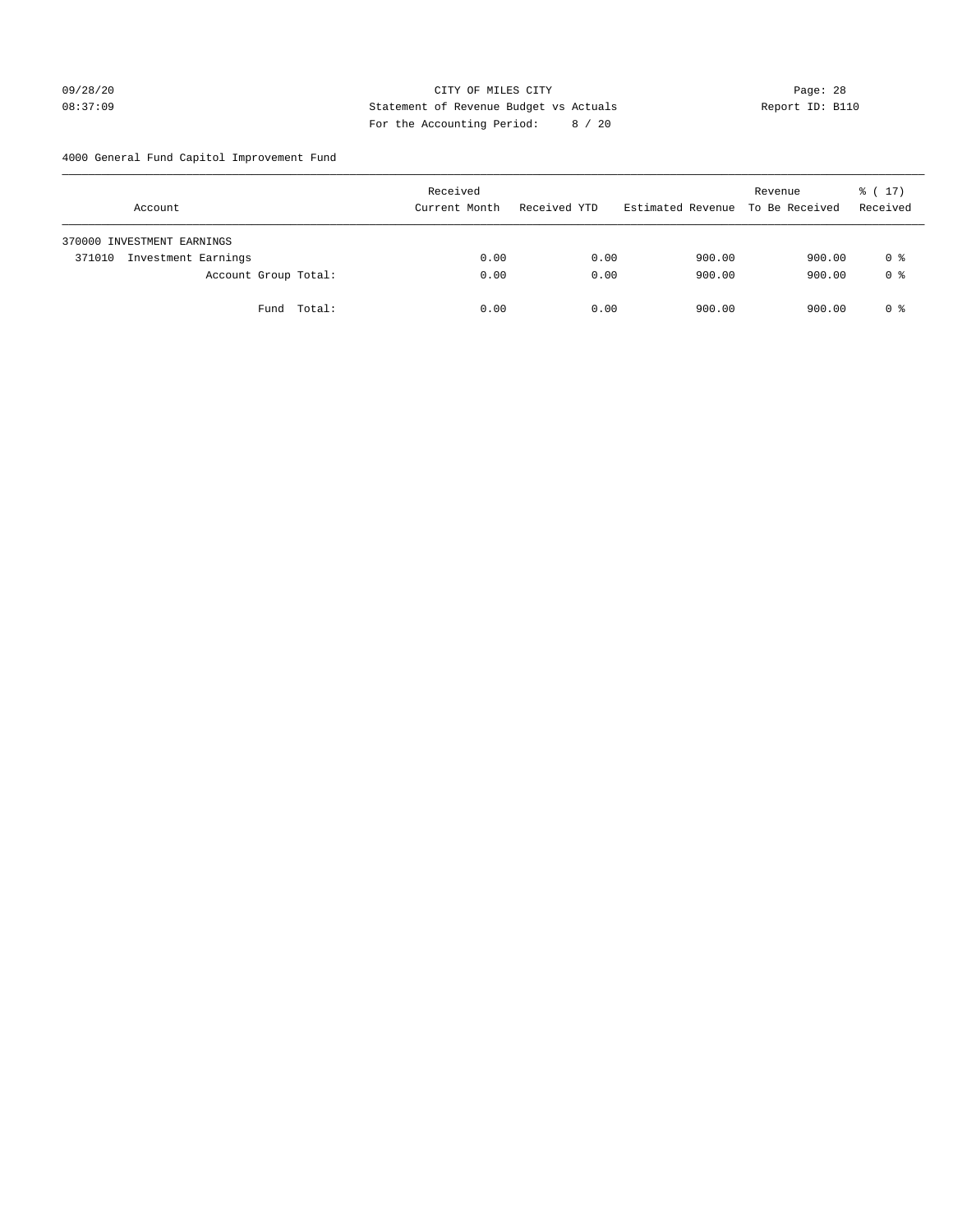## 09/28/20 Page: 29 08:37:09 Statement of Revenue Budget vs Actuals Report ID: B110 For the Accounting Period: 8 / 20

4050 Ambulance Capital Improvement Fund

| Account                           | Received<br>Current Month | Received YTD | Estimated Revenue | Revenue<br>To Be Received | $\frac{1}{6}$ ( 17)<br>Received |
|-----------------------------------|---------------------------|--------------|-------------------|---------------------------|---------------------------------|
| 330000 INTERGOVERNMENTAL REVENUES |                           |              |                   |                           |                                 |
| 337000<br>Private Grants          | 0.00                      | 0.00         | 350.00            | 350.00                    | 0 %                             |
| Account Group Total:              | 0.00                      | 0.00         | 350.00            | 350.00                    | 0 <sup>8</sup>                  |
| Fund Total:                       | 0.00                      | 0.00         | 350.00            | 350.00                    | 0 %                             |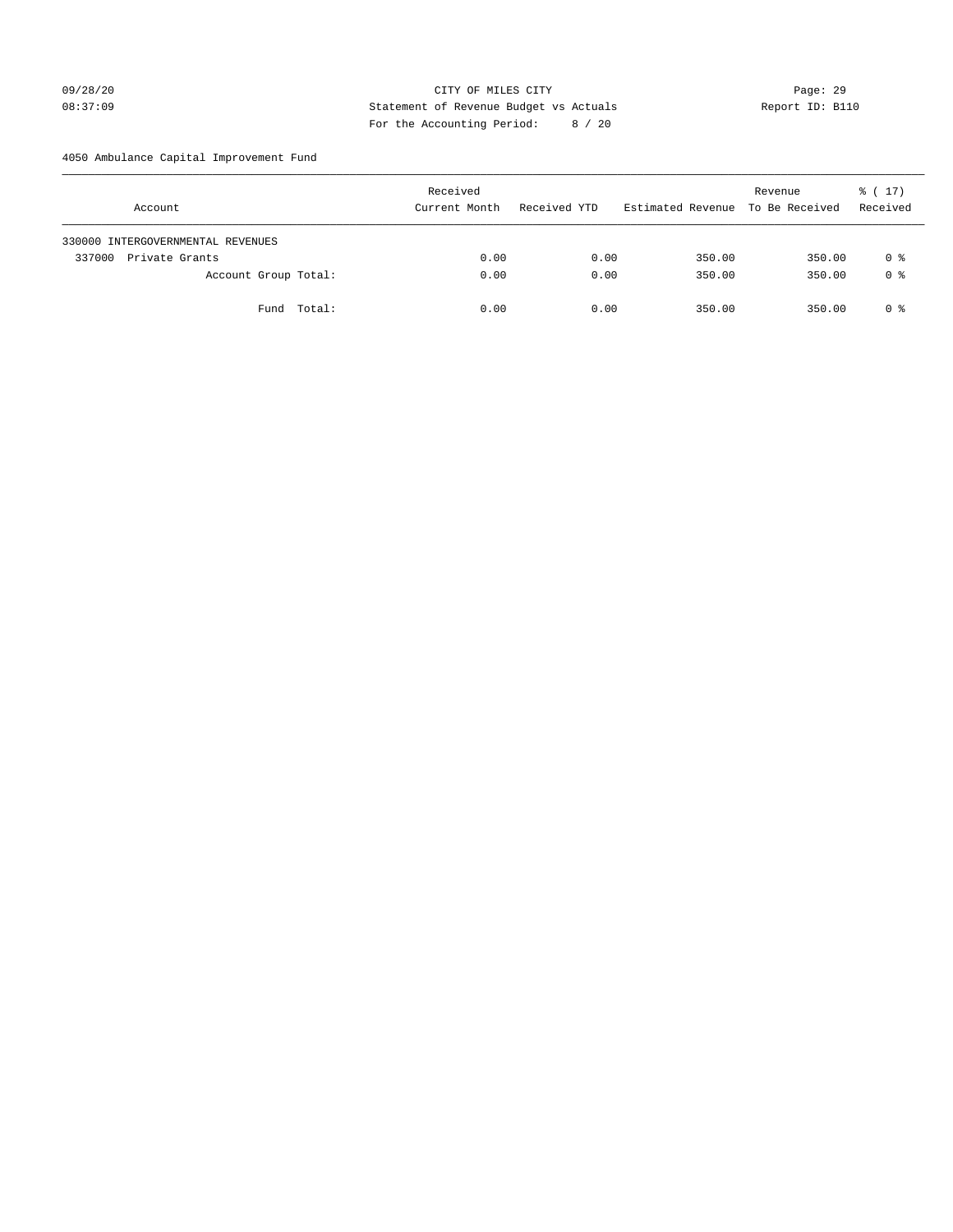## 09/28/20 Page: 30 08:37:09 Statement of Revenue Budget vs Actuals Report ID: B110 For the Accounting Period: 8 / 20

4060 CAPITAL IMPROV-PUBLIC WORKS

|        |                                    | Received      |              |                   | Revenue        | % (17)         |
|--------|------------------------------------|---------------|--------------|-------------------|----------------|----------------|
|        | Account                            | Current Month | Received YTD | Estimated Revenue | To Be Received | Received       |
|        | 320000 LICENSES AND PERMITS        |               |              |                   |                |                |
| 323040 | Other Miscellaneous Permits        | 400.00        | 400.00       | 4,200.00          | 3,800.00       | $10*$          |
|        | Account Group Total:               | 400.00        | 400.00       | 4,200.00          | 3,800.00       | $10*$          |
|        | 340000 Charges for Services        |               |              |                   |                |                |
| 343014 | Street Cleaning                    | 0.00          | 0.00         | 10,800.00         | 10,800.00      | 0 <sup>8</sup> |
| 343016 | Prkg Vio/Off Str-Impnd Fees        | 0.00          | 0.00         | 500.00            | 500.00         | 0 <sup>8</sup> |
| 343018 | Sale of Street & Roadway Materials | 0.00          | 0.00         | 1,000.00          | 1,000.00       | 0 <sup>8</sup> |
|        | Account Group Total:               | 0.00          | 0.00         | 12,300.00         | 12,300.00      | 0 <sup>8</sup> |
|        | 370000 INVESTMENT EARNINGS         |               |              |                   |                |                |
| 371010 | Investment Earnings                | 0.00          | 0.00         | 6,500.00          | 6,500.00       | 0 <sup>8</sup> |
|        | Account Group Total:               | 0.00          | 0.00         | 6,500.00          | 6,500.00       | 0 <sup>8</sup> |
|        | 380000 OTHER FINANCING SOURCES     |               |              |                   |                |                |
| 383000 | Interfund Operating Transfer       | 0.00          | 0.00         | 75,760.00         | 75,760.00      | 0 <sup>8</sup> |
|        | Account Group Total:               | 0.00          | 0.00         | 75,760.00         | 75,760.00      | 0 <sup>8</sup> |
|        | Total:<br>Fund                     | 400.00        | 400.00       | 98,760.00         | 98,360.00      | 0 <sup>8</sup> |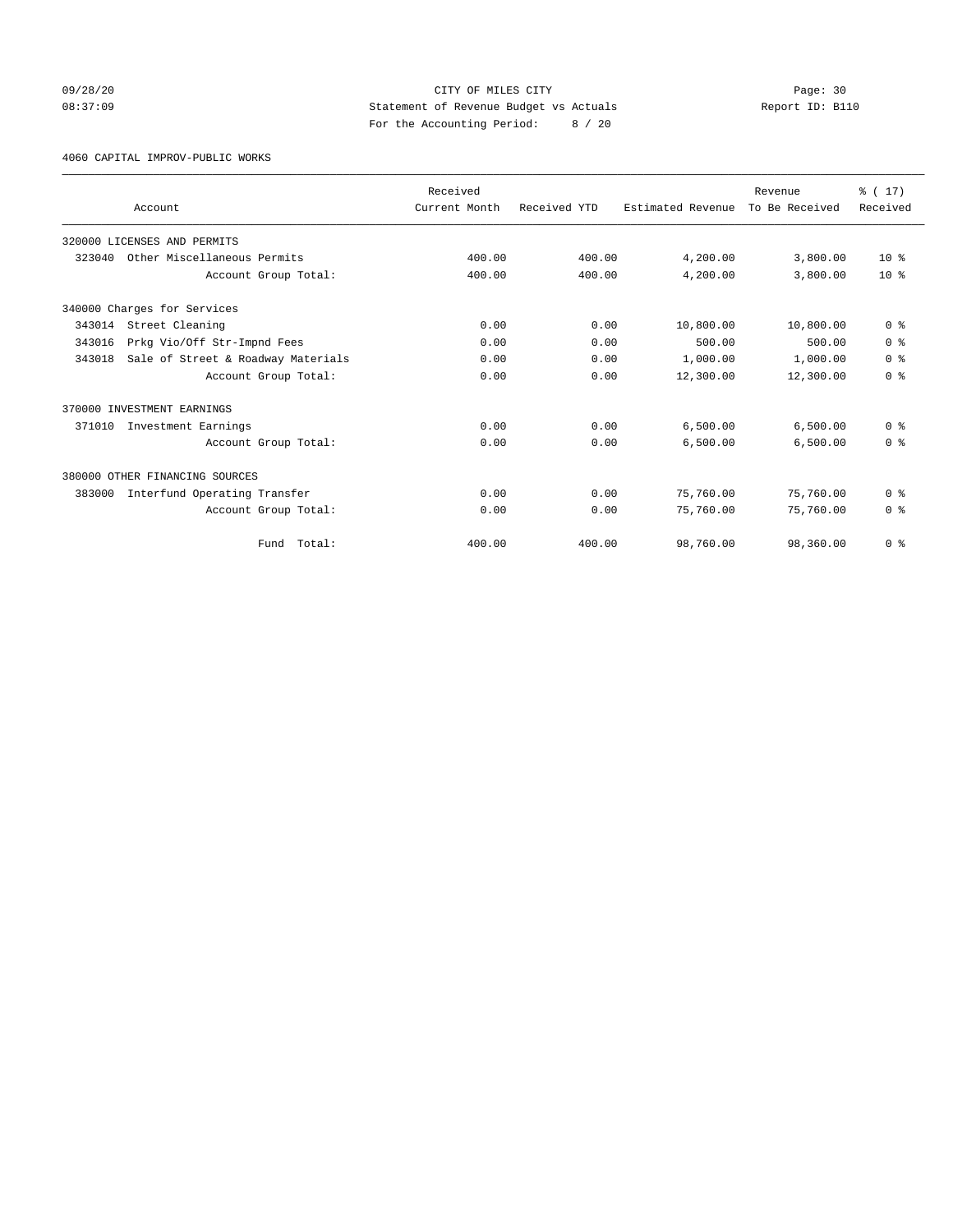## 09/28/20 Page: 31 08:37:09 Statement of Revenue Budget vs Actuals Report ID: B110 For the Accounting Period: 8 / 20

5210 WATER UTILITY

|        | Account                             | Received<br>Current Month | Received YTD | Estimated Revenue To Be Received | Revenue      | $\frac{1}{6}$ (17)<br>Received |
|--------|-------------------------------------|---------------------------|--------------|----------------------------------|--------------|--------------------------------|
|        | 330000 INTERGOVERNMENTAL REVENUES   |                           |              |                                  |              |                                |
| 334120 | TSEP Grant                          | 0.00                      | 0.00         | 750,000.00                       | 750,000.00   | 0 %                            |
|        | Account Group Total:                | 0.00                      | 0.00         | 750,000.00                       | 750,000.00   | 0 <sup>8</sup>                 |
|        | 340000 Charges for Services         |                           |              |                                  |              |                                |
| 343021 | Metered Water Sales                 | 267,009.53                | 497,176.69   | 2,028,780.00                     | 1,531,603.31 | 25%                            |
| 343022 | Unmetered Water Sales/Chrgoffs      | 0.00                      | 10.66        | 750.00                           | 739.34       | 1 <sup>8</sup>                 |
| 343023 | Bulk Water Sales                    | 157.54                    | 964.60       | 10,000.00                        | 9,035.40     | 10 <sup>8</sup>                |
| 343025 | Hookup Fee                          | 600.00                    | 600.00       | 2,500.00                         | 1,900.00     | $24$ $%$                       |
| 343026 | Water Install/Tap Chrgs/Labor       | 2,964.43                  | 2,964.43     | 5,000.00                         | 2,035.57     | 59%                            |
| 343027 | Chq for Wtr Dept. Serv              | 1,552.50                  | 2,079.62     | 20,000.00                        | 17,920.38    | 10 <sup>8</sup>                |
| 343029 | Curb Stop Replacement Fee           | 3,668.00                  | 7,311.00     | 43,000.00                        | 35,689.00    | $17*$                          |
|        | Account Group Total:                | 275,952.00                | 511,107.00   | 2,110,030.00                     | 1,598,923.00 | $24$ %                         |
|        | 360000 MISCELLANEOUS REVENUE        |                           |              |                                  |              |                                |
|        | 362020 MISC REVENUE                 | $-0.54$                   | 150.00       | 0.00                             | $-150.00$    | $***$ $%$                      |
|        | Account Group Total:                | $-0.54$                   | 150.00       | 0.00                             | $-150.00$    | $***$ $ -$                     |
|        | 370000 INVESTMENT EARNINGS          |                           |              |                                  |              |                                |
|        | 371010 Investment Earnings          | 0.00                      | 0.00         | 45,000.00                        | 45,000.00    | 0 <sup>8</sup>                 |
|        | Account Group Total:                | 0.00                      | 0.00         | 45,000.00                        | 45,000.00    | 0 <sup>8</sup>                 |
|        | 380000 OTHER FINANCING SOURCES      |                           |              |                                  |              |                                |
|        | 383000 Interfund Operating Transfer | 0.00                      | 0.00         | 100,000.00                       | 100,000.00   | 0 <sup>8</sup>                 |
|        | Account Group Total:                | 0.00                      | 0.00         | 100,000.00                       | 100,000.00   | 0 %                            |
|        | Fund Total:                         | 275,951.46                | 511,257.00   | 3,005,030.00                     | 2,493,773.00 | $17*$                          |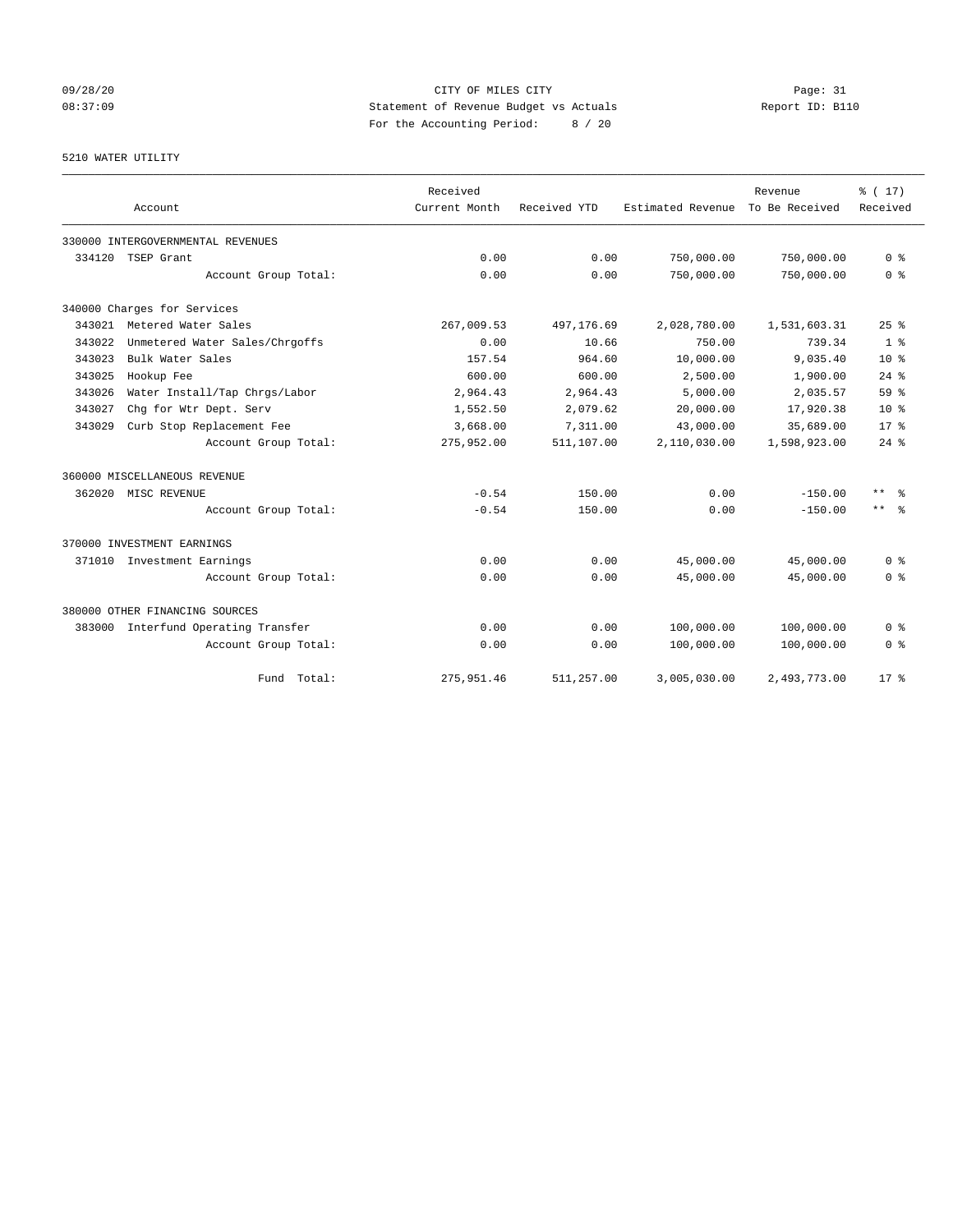## 09/28/20 Page: 32 08:37:09 Statement of Revenue Budget vs Actuals Report ID: B110 For the Accounting Period: 8 / 20

## 5310 SEWER UTILITY

|        |                                     | Received      |              |                   | Revenue        | $\frac{1}{6}$ (17) |
|--------|-------------------------------------|---------------|--------------|-------------------|----------------|--------------------|
|        | Account                             | Current Month | Received YTD | Estimated Revenue | To Be Received | Received           |
|        | 340000 Charges for Services         |               |              |                   |                |                    |
| 341075 | Serv/Cnty-Interlocal Agmt           | 0.00          | 0.00         | 1,500.00          | 1,500.00       | 0 <sup>8</sup>     |
| 343031 | Sewer Service Charges               | 171,229.69    | 348,961.50   | 2,020,810.00      | 1,671,848.50   | 17 <sup>8</sup>    |
| 343032 | Sewer Installation Charges/Chrgoffs | 0.00          | 10.66        | 1,000.00          | 989.34         | 1 <sup>8</sup>     |
| 343033 | Hookup Fee                          | 240.00        | 240.00       | 1,000.00          | 760.00         | $24$ $%$           |
| 343034 | Treatment Facilities Fees           | 3,145.00      | 3,225.00     | 2,000.00          | $-1, 225.00$   | 161 %              |
| 343036 | Miscellaneous Sewer Revenue (Labor) | 1,721.30      | 2,086.30     | 15,000.00         | 12,913.70      | 14 %               |
| 343037 | Baker Road Etc.                     | 1,168.14      | 2,246.64     | 12,000.00         | 9,753.36       | 19 <sup>°</sup>    |
|        | Account Group Total:                | 177,504.13    | 356,770.10   | 2,053,310.00      | 1,696,539.90   | $17*$              |
|        | 360000 MISCELLANEOUS REVENUE        |               |              |                   |                |                    |
| 361010 | Land Rental                         | 0.00          | 2,873.90     | 2,900.00          | 26.10          | 99 <sup>8</sup>    |
| 362020 | MISC REVENUE                        | 48.64         | 76.25        | 500.00            | 423.75         | 15 <sup>8</sup>    |
|        | Account Group Total:                | 48.64         | 2,950.15     | 3,400.00          | 449.85         | 87%                |
|        | 370000 INVESTMENT EARNINGS          |               |              |                   |                |                    |
| 371010 | Investment Earnings                 | 0.00          | 0.00         | 35,000.00         | 35,000.00      | 0 <sup>8</sup>     |
|        | Account Group Total:                | 0.00          | 0.00         | 35,000.00         | 35,000.00      | 0 <sup>8</sup>     |
|        | Fund Total:                         | 177,552.77    | 359,720.25   | 2,091,710.00      | 1,731,989.75   | $17*$              |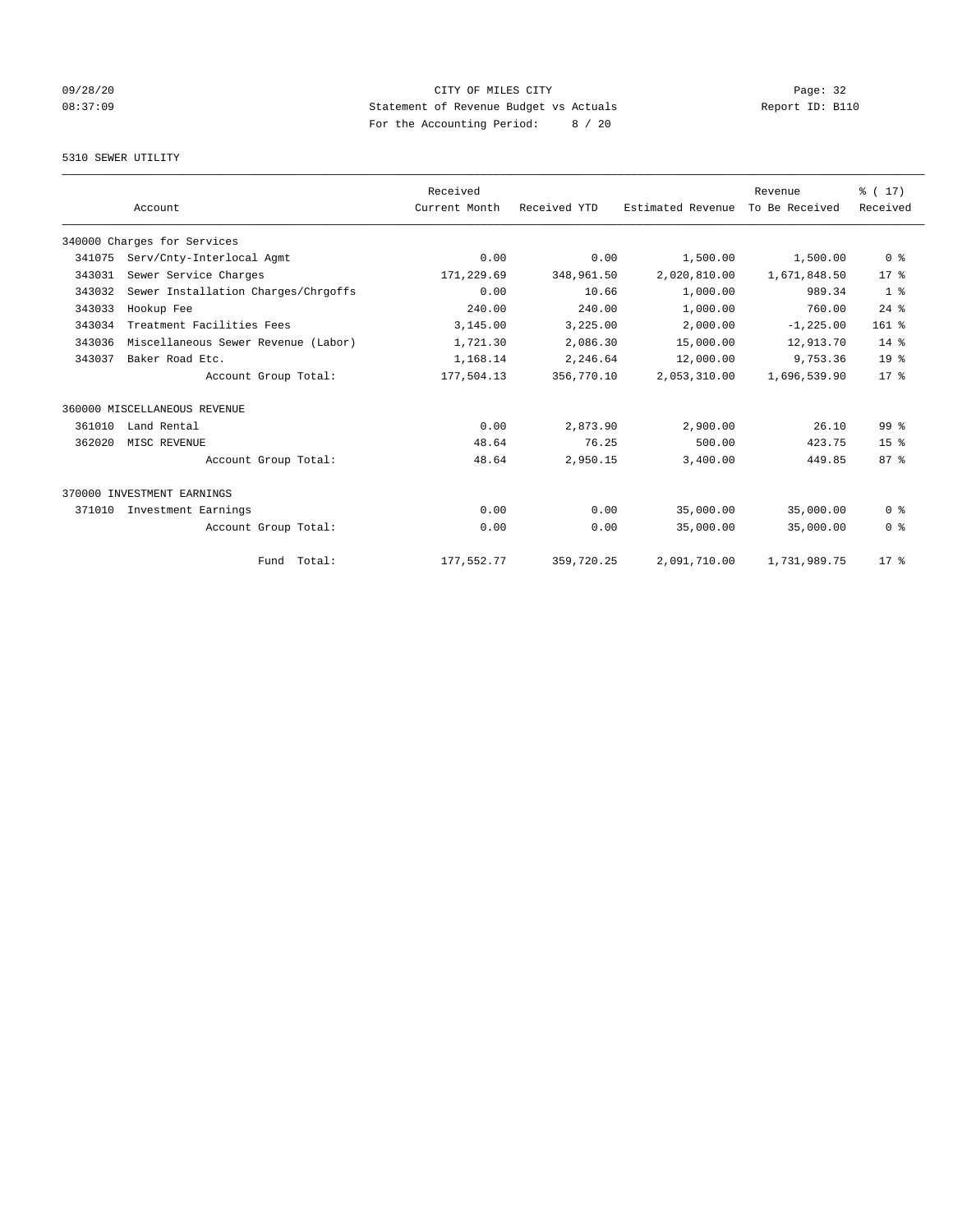## 09/28/20 Page: 33 08:37:09 Statement of Revenue Budget vs Actuals Report ID: B110 For the Accounting Period: 8 / 20

5510 AMBULANCE FUND

|              | Account                                | Received<br>Current Month | Received YTD | Estimated Revenue | Revenue<br>To Be Received | % (17)<br>Received |
|--------------|----------------------------------------|---------------------------|--------------|-------------------|---------------------------|--------------------|
| 310000 TAXES |                                        |                           |              |                   |                           |                    |
| 311010       | Real Property Taxes                    | 34.51                     | 95.44        | 9,281.00          | 9,185.56                  | 1 <sup>8</sup>     |
| 311020       | Personal Property Taxes                | 1.60                      | 17.35        | 210.00            | 192.65                    | 8 %                |
| 312000       | Penalty & Interest on Delinquent Taxes | 1.74                      | 5.61         | 10.00             | 4.39                      | 56%                |
|              | Account Group Total:                   | 37.85                     | 118.40       | 9,501.00          | 9,382.60                  | 1 <sup>8</sup>     |
|              | 330000 INTERGOVERNMENTAL REVENUES      |                           |              |                   |                           |                    |
| 331040       | Medicaid Supplemental Program-State    | 0.00                      | 0.00         | 12,500.00         | 12,500.00                 | 0 <sup>8</sup>     |
| 331113       | FEMA -Projects                         | 0.00                      | 0.00         | 50,000.00         | 50,000.00                 | 0 <sup>8</sup>     |
| 334993       | COVID-19 State Stimulus                | 11,051.17                 | 11,051.17    | 11,052.00         | 0.83                      | 100 <sub>8</sub>   |
|              | Account Group Total:                   | 11,051.17                 | 11,051.17    | 73,552.00         | 62,500.83                 | 15 <sup>8</sup>    |
|              | 340000 Charges for Services            |                           |              |                   |                           |                    |
| 341075       | Serv/Cnty-Interlocal Agmt              | 0.00                      | 0.00         | 55,187.00         | 55,187.00                 | 0 <sup>8</sup>     |
| 342026       | Ambulance Charges                      | 65, 533.41                | 175,666.98   | 1,333,694.00      | 1,158,027.02              | $13*$              |
| 342027       | Ambulance Standby                      | 1,700.00                  | 1,700.00     | 4,000.00          | 2,300.00                  | 43.8               |
|              | Account Group Total:                   | 67, 233.41                | 177,366.98   | 1,392,881.00      | 1, 215, 514.02            | 13 <sup>8</sup>    |
|              | 360000 MISCELLANEOUS REVENUE           |                           |              |                   |                           |                    |
| 362020       | MISC REVENUE                           | 0.00                      | 0.00         | 500.00            | 500.00                    | 0 <sup>8</sup>     |
| 366010       | Misc- From Charge off Accts            | 2,352.63                  | 6.182.03     | 5,000.00          | $-1, 182.03$              | $124$ $%$          |
| 367000       | Sale of Junk or Salvage                | 0.00                      | 0.00         | 500.00            | 500.00                    | 0 <sup>8</sup>     |
|              | Account Group Total:                   | 2,352.63                  | 6,182.03     | 6,000.00          | $-182.03$                 | 103 %              |
|              | Fund Total:                            | 80,675.06                 | 194,718.58   | 1,481,934.00      | 1,287,215.42              | 13 <sup>8</sup>    |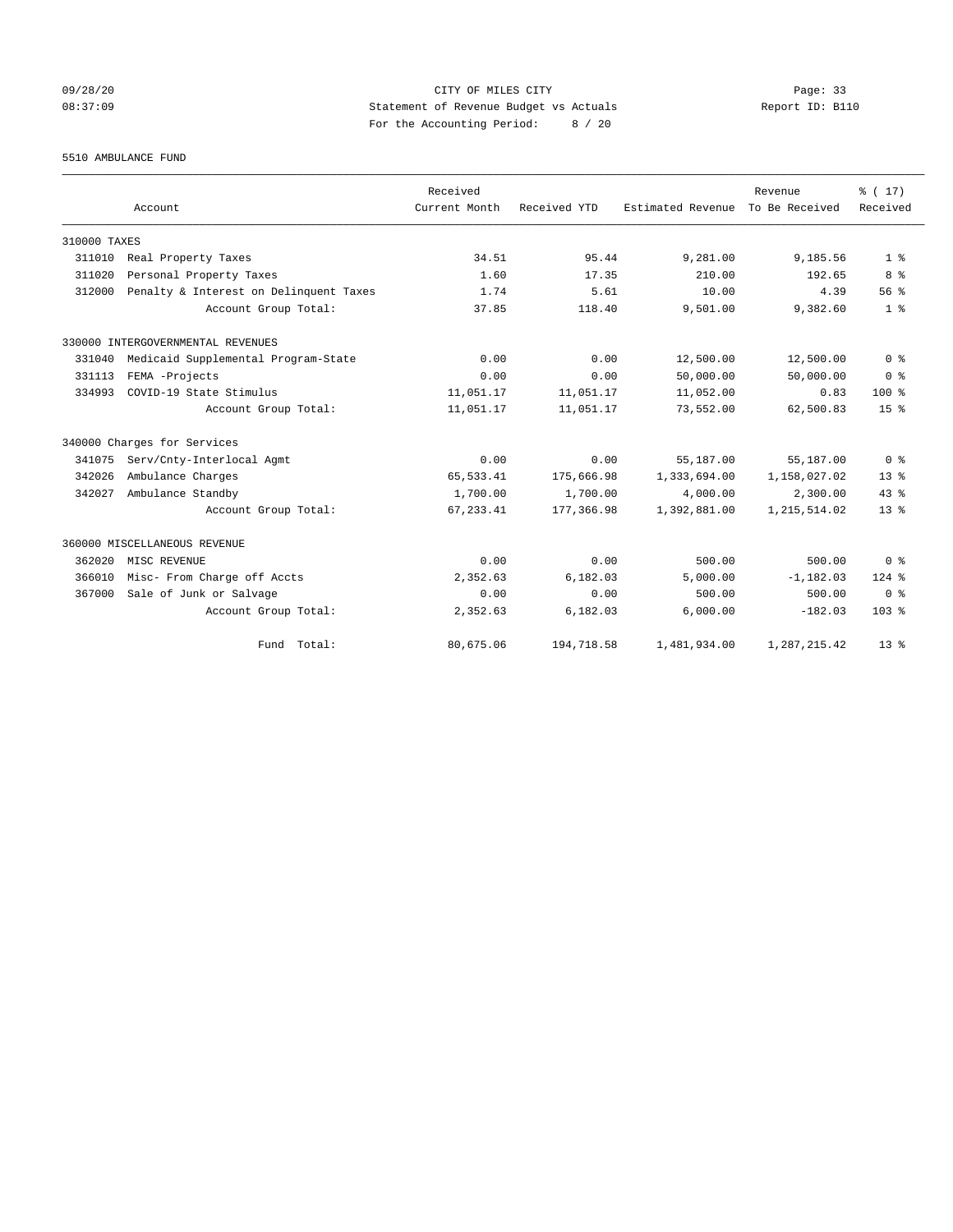09/28/20 Page: 34 08:37:09 Statement of Revenue Budget vs Actuals Report ID: B110 For the Accounting Period: 8 / 20

5610 AIRPORT OPERATING

|              |                                        | Received      |              |                                  | Revenue      | % (17)          |
|--------------|----------------------------------------|---------------|--------------|----------------------------------|--------------|-----------------|
|              | Account                                | Current Month | Received YTD | Estimated Revenue To Be Received |              | Received        |
| 310000 TAXES |                                        |               |              |                                  |              |                 |
| 311010       | Real Property Taxes                    | 51.76         | 143.18       | 13,922.00                        | 13,778.82    | 1 <sup>8</sup>  |
| 311020       | Personal Property Taxes                | 2.41          | 26.04        | 316.00                           | 289.96       | 8 %             |
| 312000       | Penalty & Interest on Delinquent Taxes | 2.61          | 8.42         | 40.00                            | 31.58        | $21*$           |
|              | Account Group Total:                   | 56.78         | 177.64       | 14,278.00                        | 14,100.36    | 1 <sup>8</sup>  |
|              | 330000 INTERGOVERNMENTAL REVENUES      |               |              |                                  |              |                 |
| 331126       | AIP 018-2019                           | 11,716.99     | 22,066.99    | 197,910.00                       | 175,843.01   | 11 <sup>8</sup> |
| 331993       | COVID-19 Federal Stimulus              | 0.00          | 0.00         | 30,000.00                        | 30,000.00    | 0 <sup>8</sup>  |
| 334060       | Coal Board Grant                       | 19,433.96     | 19,433.96    | 35,400.00                        | 15,966.04    | 55 <sup>8</sup> |
|              | Account Group Total:                   | 31,150.95     | 41,500.95    | 263,310.00                       | 221,809.05   | $16*$           |
|              | 340000 Charges for Services            |               |              |                                  |              |                 |
| 341075       | Serv/Cnty-Interlocal Agmt              | 0.00          | 0.00         | 30,000.00                        | 30,000.00    | 0 <sup>8</sup>  |
| 343018       | Sale of Street & Roadway Materials     | 0.00          | 0.00         | 1,000.00                         | 1,000.00     | 0 <sup>8</sup>  |
| 343061       | Landing Fees                           | 215.25        | 420.00       | 2,000.00                         | 1,580.00     | $21$ %          |
| 343062       | Aviation Fuel                          | 105,731.95    | 163, 425.67  | 300,000.00                       | 136,574.33   | $54$ $%$        |
| 343064       | Hangar Rent                            | 6,444.49      | 20,949.44    | 59,000.00                        | 38,050.56    | 36 <sup>8</sup> |
| 343065       | Building Rentals                       | 1,235.76      | 2,471.52     | 14,000.00                        | 11,528.48    | 18 %            |
| 343067       | Other - Miscellaneous                  | 263.84        | 40,380.72    | 500.00                           | $-39,880.72$ | $***$ $-$       |
| 343069       | Ag Contract                            | 0.00          | 0.00         | 11,000.00                        | 11,000.00    | 0 <sup>8</sup>  |
|              | Account Group Total:                   | 113,891.29    | 227,647.35   | 417,500.00                       | 189,852.65   | 55 <sup>8</sup> |
|              | 360000 MISCELLANEOUS REVENUE           |               |              |                                  |              |                 |
| 361010       | Land Rental                            | 1,260.54      | 2,771.08     | 20,000.00                        | 17,228.92    | $14*$           |
| 362020       | MISC REVENUE                           | 22.00         | 22.00        | 350.00                           | 328.00       | 6 %             |
|              | Account Group Total:                   | 1,282.54      | 2,793.08     | 20,350.00                        | 17,556.92    | $14*$           |
|              | 370000 INVESTMENT EARNINGS             |               |              |                                  |              |                 |
|              | 371010 Investment Earnings             | 0.00          | 0.00         | 2,000.00                         | 2,000.00     | 0 <sup>8</sup>  |
|              | Account Group Total:                   | 0.00          | 0.00         | 2,000.00                         | 2,000.00     | 0 <sup>8</sup>  |
|              | 380000 OTHER FINANCING SOURCES         |               |              |                                  |              |                 |
|              | 381071 MT Aero Loan Hanger 8 Door      | 0.00          | 0.00         | 15,000.00                        | 15,000.00    | 0 <sup>8</sup>  |
|              | Account Group Total:                   | 0.00          | 0.00         | 15,000.00                        | 15,000.00    | 0 <sup>8</sup>  |
|              | Fund Total:                            | 146,381.56    | 272, 119.02  | 732,438.00                       | 460, 318.98  | 37%             |